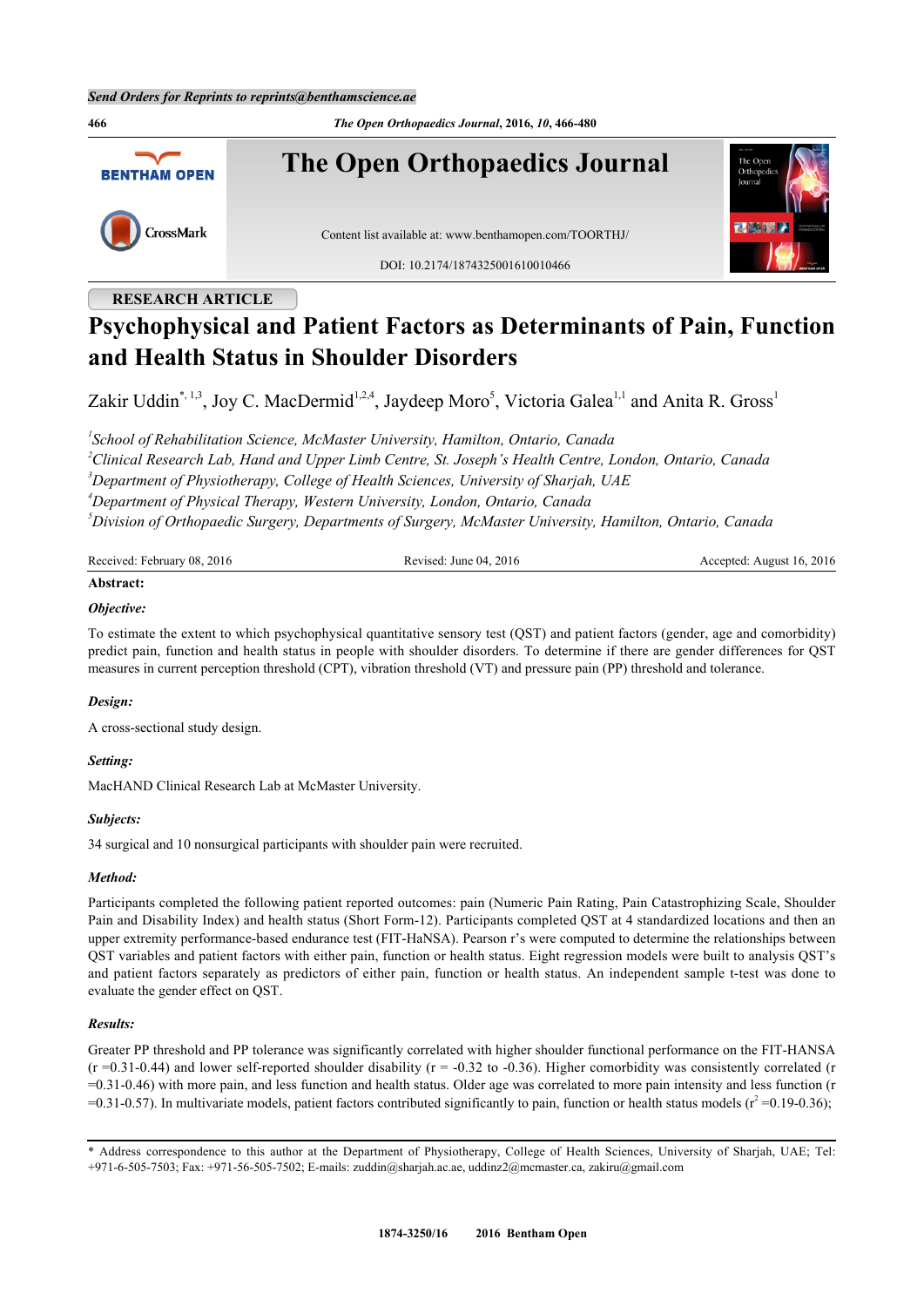whereas QST did not. QST was significantly different between males and females [in PP threshold (3.9 *vs.* 6.2, p < .001) and PP tolerance (7.6 *vs*. 2.6, p < .001) and CPT (1.6 *vs*. 2.3, p =.02)].

#### *Conclusion:*

Psychophysical dimensions and patient factors (gender, age and comorbidity) affect self-reported and performance-based outcome measures in people with shoulder disorders.

**Keywords:** Abnormal sensory function, Potential risk factors, Sensory evaluation, Shoulder pain,.

## **1. INTRODUCTION**

Shoulder disorders are the third most common musculoskeletal disorder [\[1](#page-10-0), [2](#page-10-1)] and cause substantial disability [[3,](#page-10-2) [4\]](#page-10-3). Shoulder pain contributes to a substantial socio-economic burden for patients and society [[5](#page-10-4), [7\]](#page-11-0). Systematic reviews have estimated a 1 to 3% incidence of shoulder pain and 5-47% yearly prevalence in the general population [[6](#page-11-1), [7](#page-11-0)]. The reported incidence and prevalence of shoulder pain varies according to patient factors (*e.g*. age, gender, and comorbidity). Older age is associated with greater shoulder pain as arthritis [\[8](#page-11-2), [9](#page-11-3)] and rotator cuff degeneration [\[9](#page-11-3)] increase over the lifespan. The prevalence of shoulder pain has been reported to be higher in females [[8\]](#page-11-2), whereas gender is not a factor for radiological changes in the shoulder joint after controlling for age [[9](#page-11-3)]. Comorbidity has been associated with poorer pain, function, and health status in patients with chronic rotator cuff tears [\[10](#page-11-4)].

Chronic shoulder pain development is common, as it has been estimated to affect 11% of the working population [\[11](#page-11-5), [12](#page-11-6)]. The International Association for the Study of Pain (IASP) has defined chronic pain as a pain syndrome lasting more than 3 months [[13](#page-11-7)]. The IASP recognizes chronic pain as a serious global chronic health problem with substantial economic impact [[14\]](#page-11-8). Chronic musculoskeletal pain has multiple aetiologies including chronic diseases like arthritis; acute injuries like fractures [[15\]](#page-11-9); or can persist following major surgery [\[16](#page-11-10)]. Neuropathic pain is a type of pain thought to represent pathology within the somatosensory nervous system [[17](#page-11-11)] and is a challenging subset of the chronic pain population[[18,](#page-11-12) [19](#page-11-13)]. Neuropathic pain often presents with hypo or hyper-sensory function (*i.e*. hypoesthesia or hyperesthesia) [\[20](#page-11-14)]. These two abnormal sensory functions are also common in chronic pain [\[21](#page-11-15)].

It is now recognized that chronic (persistent) pain can become a disease[[9\]](#page-11-3). There is a need for appropriate assessments that will identify risk factors and promote early intervention to reduce the burden[[14,](#page-11-8) [22\]](#page-11-16). Sensory abnormalities and persistent pain have been a reported risk factor for higher pain in a large population based study [[23\]](#page-11-17). Psychophysical quantitative sensory testing (QST) can identify both hypo and hyper sensory function, thereby assessing small and large nerve fibers [\[20](#page-11-14)]. This has potential to contribute to the assessment of shoulder conditions, if it can be shown to help with diagnosis, treatment selection or prognosis.

Approaches to evaluating sensibility include methods that identify the ability to detect sensory stimuli or to perceive pain. Detection of sensory stimuli can include detection threshold or ability to discriminate different stimuli. Measurement of pain detection includes pain threshold or tolerance testing.

In musculoskeletal disorders, pain and function are primary health outcomes. Function can be measured by selfreport or performance-based tests that prior unique perspectives on the patient's ability to be functional in daily life. Previous research has established, across numerous musculoskeletal conditions, that self-reported and performancebased measures are moderately related in musculoskeletal disorders.

The main objective of this study was to estimate the extent to which QST and patient factors (age, gender, and comorbidity) predict pain, function and health status in people with shoulder disorder. The second objective of this study was to determine if there are gender differences for QST (psychophysical) measures in current perception threshold (CPT) vibration threshold (VT) and pressure pain (PP) threshold and tolerance for this patient population.

#### **2. MATERIALS AND METHODS**

#### **2.1. Study Design and Participants**

In a cross-sectional study design 34 surgical and 10 nonsurgical participants with shoulder pain were recruited. The surgical group of participants were undergoing surgery for rotator cuff tear, shoulder impingement or total shoulder joint arthroplasty, and were recruited from McMaster University affiliated orthopedic surgery clinics. The nonsurgical group of participants (with shoulder pain for more than 3 months) were recruited through flyers. The study protocol was approved by the Hamilton Integrated Research Ethics Board (a jointly constituted board of St. Joseph's Healthcare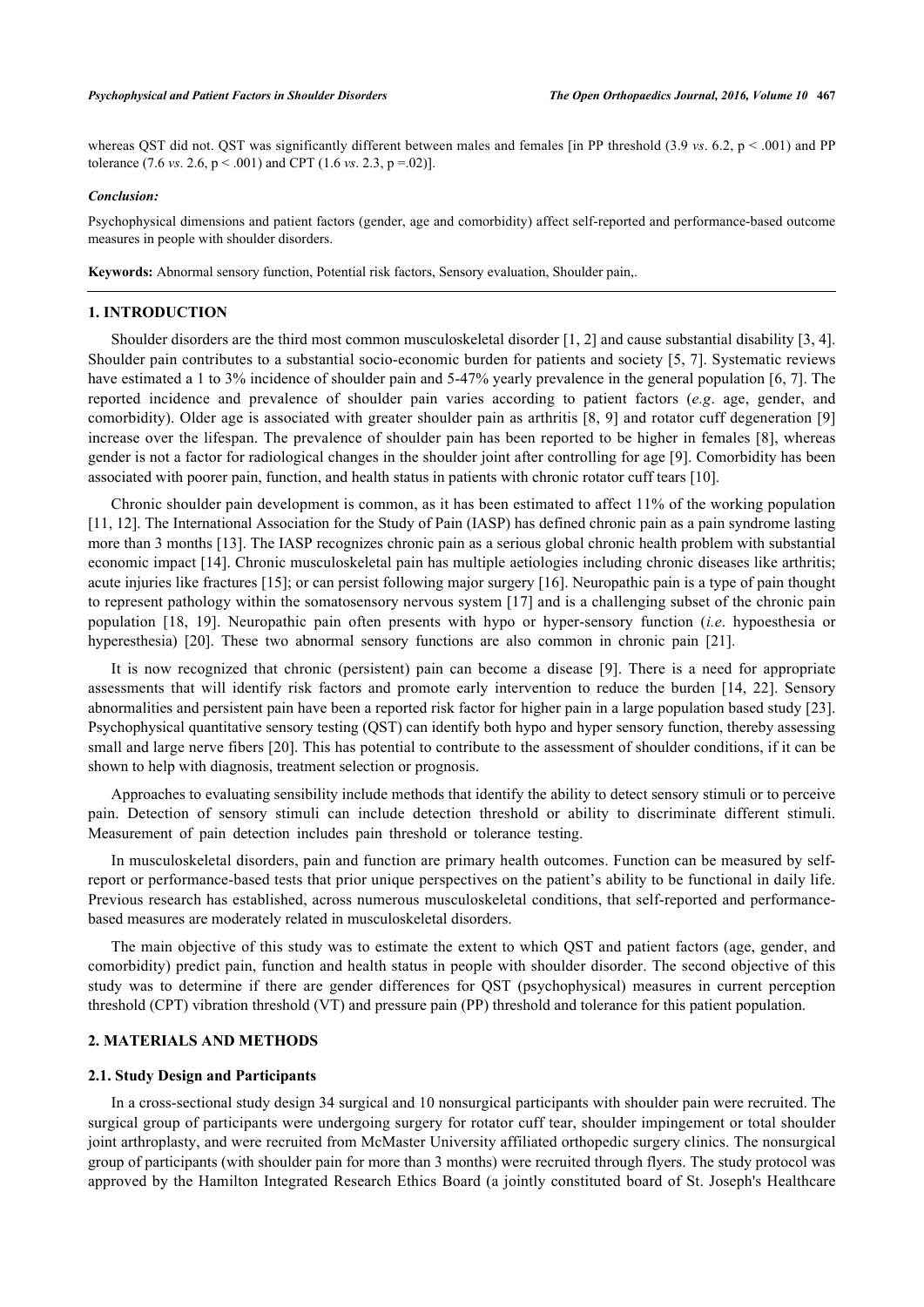Hamilton, Hamilton Health Sciences and McMaster University's Faculty of Health Sciences). Informed consent was obtained from all participants prior to testing. All participants were asked to complete self-reported outcome measures and then underwent performance and quantitative sensory tests in the MacHAND Clinical Research Lab at McMaster University.

<span id="page-2-0"></span>

|  | Table 1. Summary of the study measures. |  |  |
|--|-----------------------------------------|--|--|
|  |                                         |  |  |

| Construct                           | <b>Perspective of Score</b>                                                | <b>Measuring Tool</b>                                                                  |                                                                               | <b>Score Unit/Range</b>                                                                                                                                  |  | Reliability                                                 |  |
|-------------------------------------|----------------------------------------------------------------------------|----------------------------------------------------------------------------------------|-------------------------------------------------------------------------------|----------------------------------------------------------------------------------------------------------------------------------------------------------|--|-------------------------------------------------------------|--|
|                                     |                                                                            | Outcome (Dependent) Variables                                                          |                                                                               |                                                                                                                                                          |  |                                                             |  |
| Pain                                | Self-report                                                                | Shoulder Pain and Disability<br>Index (SPADI) – Pain<br>Subscale [24 - 26]             |                                                                               | $0-10$ (5 pain items)                                                                                                                                    |  | ICC $\ge$ 0.89, α > 0.90 [26]<br>Sensitivity=71% (for score |  |
| Self-report                         |                                                                            | 11 grade $(0-10)$ pain rating scale<br>Numeric rating scale (NRS)<br>of Pain [27 - 29] |                                                                               |                                                                                                                                                          |  | of 1) [27, 28], ICC=.74 [29]                                |  |
|                                     | Self-report                                                                | Pain Catastrophizing Scale<br>$(PCS)$ [30]                                             | $0-4$ (13 items)                                                              |                                                                                                                                                          |  | $\alpha$ = 0.92 (with outpatients)<br>$[33]$                |  |
| Functional                          | Timed performance                                                          | FIT-HaNSA (Functional<br>Impairment Test-Head and<br>Neck, Shoulder, Arm) [32]         |                                                                               | Average time in second for the 3 tasks that<br>require lifting at waist-level, lifting at eye-<br>level or overhead manipulation for up to 5<br>minutes. |  | ICC have ranged from .79-<br>$.98$ [10]                     |  |
| Self-report                         |                                                                            | Shoulder Pain and Disability<br>Index (SPADI) - Disability<br>Subscale [24 - 26, 57]   | 0-10 (8 disability items)                                                     |                                                                                                                                                          |  | ICC $\geq$ .89, α > .90 [26]<br>$ICC = 90 - 94$ [36, 37]    |  |
|                                     | Self-report                                                                | QuickDASH (Disabilities of<br>the Arm, Shoulder and Hand)<br>$[29, 34 - 39]$           | Disability/symptom (11 items, scored 1-5)                                     |                                                                                                                                                          |  |                                                             |  |
| <b>Health Status</b>                | Self-report : Physical<br>and Mental Component<br>Summary (PCS and<br>MCS) | $SF-12$ (v2 health survey) [40]                                                        | 0-5 (12 items), finally PCS and MCS<br>scores are converted range of 0 to 100 |                                                                                                                                                          |  | $ICC \ge .77, \alpha > .77$ [58, 59]                        |  |
|                                     |                                                                            | Predictor (Independent) Variables: Psychophysical factors                              |                                                                               |                                                                                                                                                          |  |                                                             |  |
| Pressure<br>Pain<br>Sensitivity     | Pressure pain threshold<br>and pain tolerance                              | Computerized JTech<br>algometer [43]                                                   |                                                                               | Pressure level at uncomfortable and<br>intolerable are determined in muscle and<br>bone                                                                  |  | ICC range = $.73 - .99$ [41,<br>42]                         |  |
| Vibration<br>Sensation<br>Threshold | Threshold value of<br>vibration sensation                                  | JTech vibrometer [46]                                                                  |                                                                               | 50Hz Ramped protocol and threshold<br>determined in micrometers.                                                                                         |  | $ICC = .86 - .89 [46]$                                      |  |
| Current Perception<br>Threshold     | Threshold value of<br>current perception                                   | Neurometer CPT/C [47, 48,<br>54]                                                       |                                                                               | $1-25$ (R-CPT protocol, $5Hz$ )                                                                                                                          |  | Sensitivity = $73-92\%$ [47,<br>48, 54]                     |  |
|                                     |                                                                            | Patient factor (Covariate)                                                             |                                                                               |                                                                                                                                                          |  |                                                             |  |
| Comorbidity                         | Self-report                                                                | Katz comorbidity index [10]                                                            |                                                                               | $0-3$ (12 items score)                                                                                                                                   |  | $ICC = .91 [55]$                                            |  |

Participants *inclusion criteria* were: age between 18-85 years, fluency in English (reading and speaking), ability to complete all assessments, complaints of pain limited to shoulder area, persistent symptoms for at least 3 months. Additional criteria for the surgical group were: shoulder pathology confirmed by a referring surgeon based on physical examination or imaging evidence, scheduled for shoulder impingement release or rotator cuff reconstruction or shoulder arthroplasty. *Exclusion criteria* were: any neurological disorders or pre-existing neuropathic pain as indicated by specific neuropathic pain treatment/diagnostic procedures, current pain complaints from prior shoulder surgery, history of recent shoulder fracture, tumor, cancer or infection, history of chronic pain disorder (previously diagnosed), currently under psychiatric management (from history of medication), high risk of surgery due to any comorbid condition, and patients who are unable to complete the test procedures.

#### **2.2. Study Measures**

All measures were summarized in Table **[1](#page-2-0)**, and described as follows: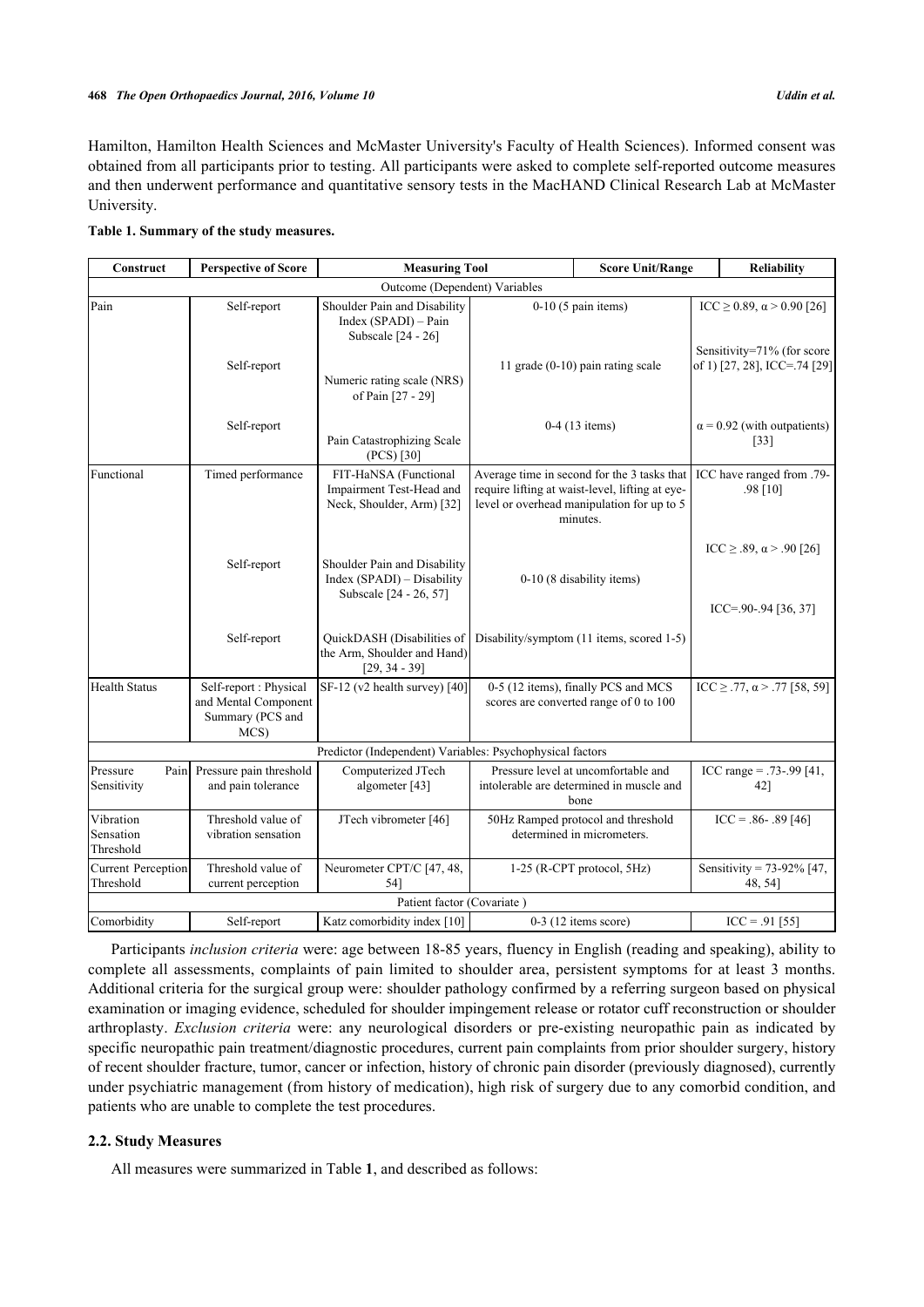## *2.2.1. Pain Measures*

#### *2.2.1.1. Shoulder Pain and Disability Index (SPADI) – Pain Subscale*

Shoulder specific pain was measured using the pain subscale of the SPADI [[24](#page-11-18) - [26](#page-11-19)]. The SPADI contains five shoulder specific pain items (pain subscale). In the pain subscale, each item is rated on a 0-10 numeric scale (no pain to worst pain imaginable) and the total score is transformed in % (0-100). A systematic review [\[26\]](#page-11-19) demonstrated that the SPADI is a reliable and valid (ICC  $\geq$  .89,  $\alpha$  >.90) measuring tool for shoulder disorder.

#### *2.2.1.2. Numeric Rating Scale (NRS) of Pain*

The 11-point NRS of pain was used to capture the participant's level of pain. The scale is anchored from (0-10) with the phrase "no pain" to "worst imaginable pain." Patients rated their current level of pain before testing. The NRS of pain has been shown to be reliable and valid [[27](#page-11-20) - [29](#page-12-0)]. NRS of pain is a sensitive scale and good for parametric data analysis [[27\]](#page-11-20).

#### *2.2.1.3. Pain Catastrophizing Scale (PCS)*

It is assumed that pain catastrophizing reflects a negative coping strategy that may affect cognition around pain. Pain catastrophizing was measured with the PCS [[30](#page-12-1)], which is a 13-item self-report scale. This scale measures three different categories of pain catastrophizing (*e.g*. rumination, magnification and helplessness) [[31\]](#page-12-15).

#### *2.2.2. Function Measures*

#### *2.2.2.1. Functional Impairment Test-Head and Neck, Shoulder, Arm (FIT-HaNSA)*

Functional performance was measured using the FIT-HaNSA that has been validated as a functional performance tests for shoulder disorders[[32\]](#page-12-4). The FIT-HaNSA is a 15-minute function test for each arm with three components/levels tasks that require repeated movement of the upper limb. The testing time of each repeated task performance is up to 5 minutes. The actual duration of the patient's performance is measured by a stopwatch. The average time of the three tasks' performance is the score for the test. It was performed using the JTech JobSim System (JTECH Medical, Salt Lake City, UT, USA).

#### *2.2.2.2. Shoulder Pain and Disability Index (SPADI) – Disability Subscale*

Shoulder specific disability was measured using the disability subscale of the SPADI [[24](#page-11-18) - [26](#page-11-19)]. The SPADI contains 8 disability items (disability subscale). In the disability subscale, each item is rated on a 0-10 numeric scale (no difficulty to so difficult requiring help) and the total score is transformed in % (0-100).

## *2.2.2.3. Disabilities of the Arm, Shoulder and Hand (QuickDASH)*

The Quick-DASH[[34](#page-12-5)] contains 11-items from the original DASH and in early studies, has shown equivalent psychometric properties [\[29](#page-12-0), [35](#page-12-16) - [39\]](#page-12-6). The assigned values for all completed responses are summed and averaged to produce a score out of five. This value is then transformed to a 0-100 scale by subtracting one and multiplying by 25. A higher score is the indicator of greater disability.

#### *2.2.3. Health Status Measures*

#### *2.2.3.1. Short Form 12 (SF-12)*

The recognized and valid SF-12 [[40](#page-12-9)] version 2 was used to measure overall health. The SF-12 consists of both physical and mental domains of 12-items. The scoring system is norm-based, and summary scores (summing across all 12-items) are obtained for each of the domains: physical component summary (PCS) score and mental component summary (MCS) score; a higher levels of health is indicated by a higher score

#### *2.2.4. Quantitative Sensory Testing (QST)*

#### *2.2.4.1. Pressure Pain (PP) Sensitivity*

PP threshold and PP tolerance [\[41](#page-12-11) - [43](#page-12-10)] were measured using the computerized JTech algometer (JTECH Medical, Salt Lake City, UT, USA). The applied algometric pressures at an "uncomfortable" (pain threshold) and at "intolerable"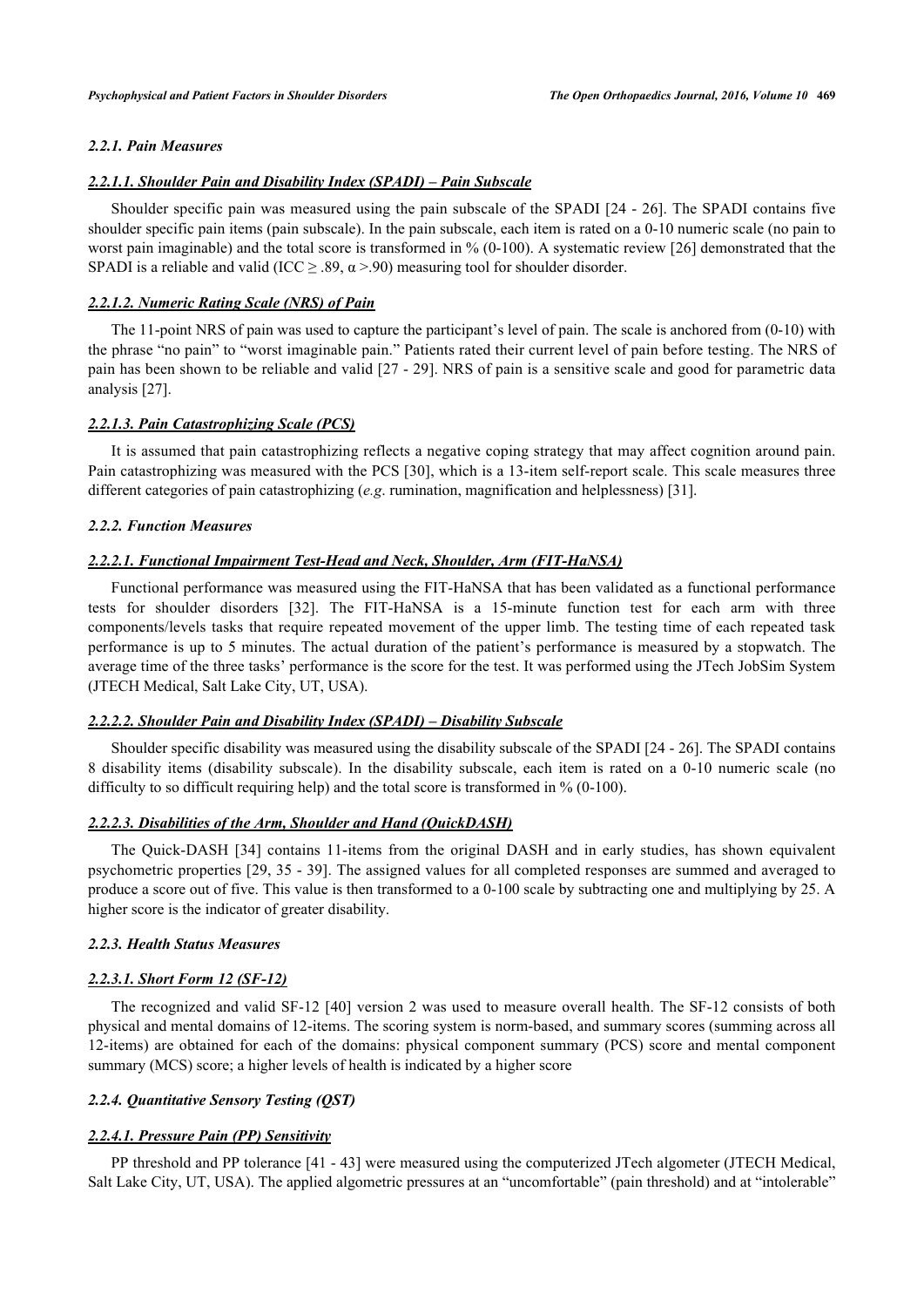(pain tolerance) levels were determined by patient response using a standard protocol [[44,](#page-12-17) [45](#page-12-18)]. The shoulder (mid deltoid muscle) and shin (anterior aspect of tibia) of the affected side were tested (Fig. **[1](#page-4-0)**).

<span id="page-4-0"></span>

**Fig. (1).** The set-up for the pressure pain threshold and tolerance test (by a computerized Algometer) procedure is depicted. The test was done on the shoulder (left) and shin bone (right).

## *2.2.4.2. Vibration Threshold (VT)*

<span id="page-4-1"></span>VT was measured in the hand using a 50 Hz vibrometer [[46\]](#page-12-13). In this test, the subject's digit is placed lightly on the device's vibrating pin. A sample stimulus is provided as practice before testing. During the test, a ramped protocol of intermittent vibration stimuli is applied to the digit. The subject indicates when the stimulus was perceived with a handheld trigger. The vibrometer's software determines a threshold score after multiple cycles. The test was performed on the middle (D3) and little (D5) fingers (Fig. **[2](#page-4-1)**).



Fig. (2). Set-up of Vibrometer with 50 Hz stimulus. The test was done on the middle and little fingers.

## *2.2.4.3. Current Perception Threshold (CPT)*

CPT testing [\[47](#page-12-14) - [54](#page-13-4)] was performed using the Rapid Current Perception Threshold (R-CPT) protocol of the Neurometer CPT/C (Neurotron, Incorporated, Baltimore, MD, USA). The R-CPT test protocol requires the subject to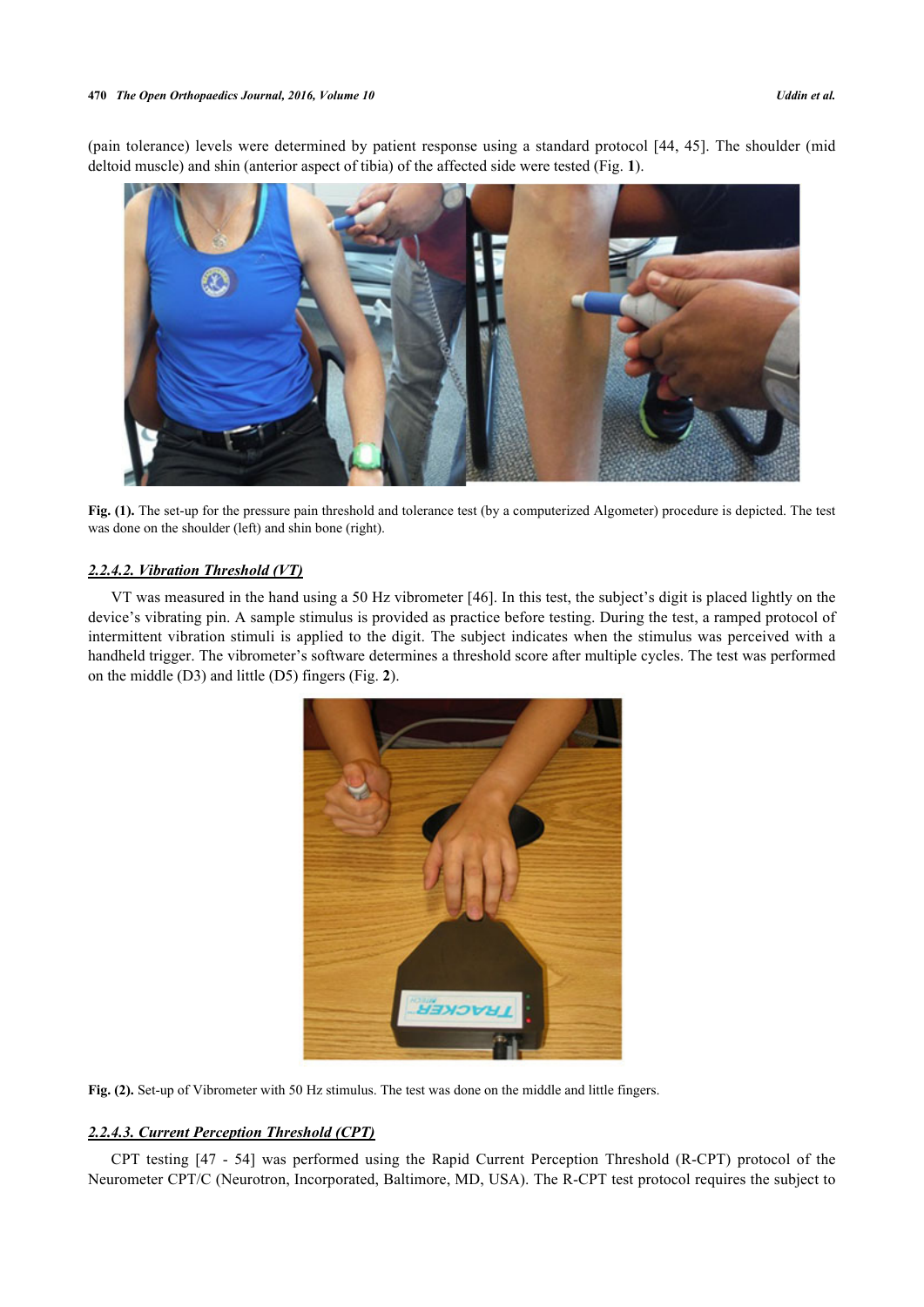<span id="page-5-0"></span>self-administer electrical stimuli, increasing in intensity through a series of 25 predetermined levels. The subject presses and holds a button to start the test and releases the button as soon as a stimulus is detected. The test is double-blinded, and the non-noxious current is delivered via small surface electrodes placed on the medial and lateral sides of the distal phalanx. The Neurometer software determines the threshold score after multiple cycles. The test was performed at the 5Hz frequency on the tip of the middle (D3) and little (D5) fingers, as well as at the shoulder (mid deltoid) (Fig. **[3](#page-5-0)**).



**Fig. (3).** The set-up for the current perception threshold (CPT) test procedure is depicted. The Rapid-CPT values (1 to 25) is obtained from the minimal strength of alternating current (between 0 to 10 mA) stimulus that the patient could detect. The test was performed at the 5Hz frequency on the tip of the middle (D3) and little (D5) fingers, as well as at the shoulder (mid deltoid).

#### *2.2.4.4. Patient Factor (Comorbidity Status)*

The Katz comorbidity scale was used to detect the number and severity of 12 co-morbid conditions[[55,](#page-13-5) [56\]](#page-13-6). Participants are asked to indicate if they currently have the condition and whether or not they receive treatment for it, and whether activities are limited by the condition. A patient can receive a maximum of three points for each condition: one point for if they have been diagnosed with the comorbid health, one point if it requires treatment, and one point if causes activity limitation [[55\]](#page-13-5). The total score is calculated by summing across 12-items [[10\]](#page-11-4).

#### **2.3. Data Analysis**

All data were entered into SPSS 17.0 software (SPSS Inc., Chicago, IL). Data quality checking was performed before statistical analysis. Descriptive statistics (*e.g*. skewness, kurtosis) and test of normality (Kolmogorov-Smirnov, Shapiro-Wilk, Histogram, and QQ-Plot) were conducted on all variables. Assumptions' of multiple regressions (*e.g*. multicollinearity and singularity, outliers, normality, linearity, homoscedasticity) were checked and met.

Means and standard deviations were calculated for all measured variables (*e.g*. outcome, predictor and patients factor) for both the surgical and nonsurgical groups, as well as the total sample. Pearson correlation coefficients were computed to describe the relationships between QST variables and patient factors, with pain, function or health status. Eight regression models were built to analyze QST's and patient factors separately as predictors of either pain, function or health status. An independent sample t-test (equal variance assumed) was performed to evaluate the gender effect on QST. Significance was set at  $\alpha$ =05.

## **3. RESULTS**

<span id="page-5-1"></span>All participants had shoulder pain, but were able to complete the study protocol without difficulty, including 34 patients recruited from a surgical waitlist and 10 patients recruited from the community. The age of the two patient subgroups was similar. Patients from the community had less pain, better shoulder performance and function, better health status and were predominantly female; whereas surgical patients were predominantly male as described in Table **[2](#page-5-1)**.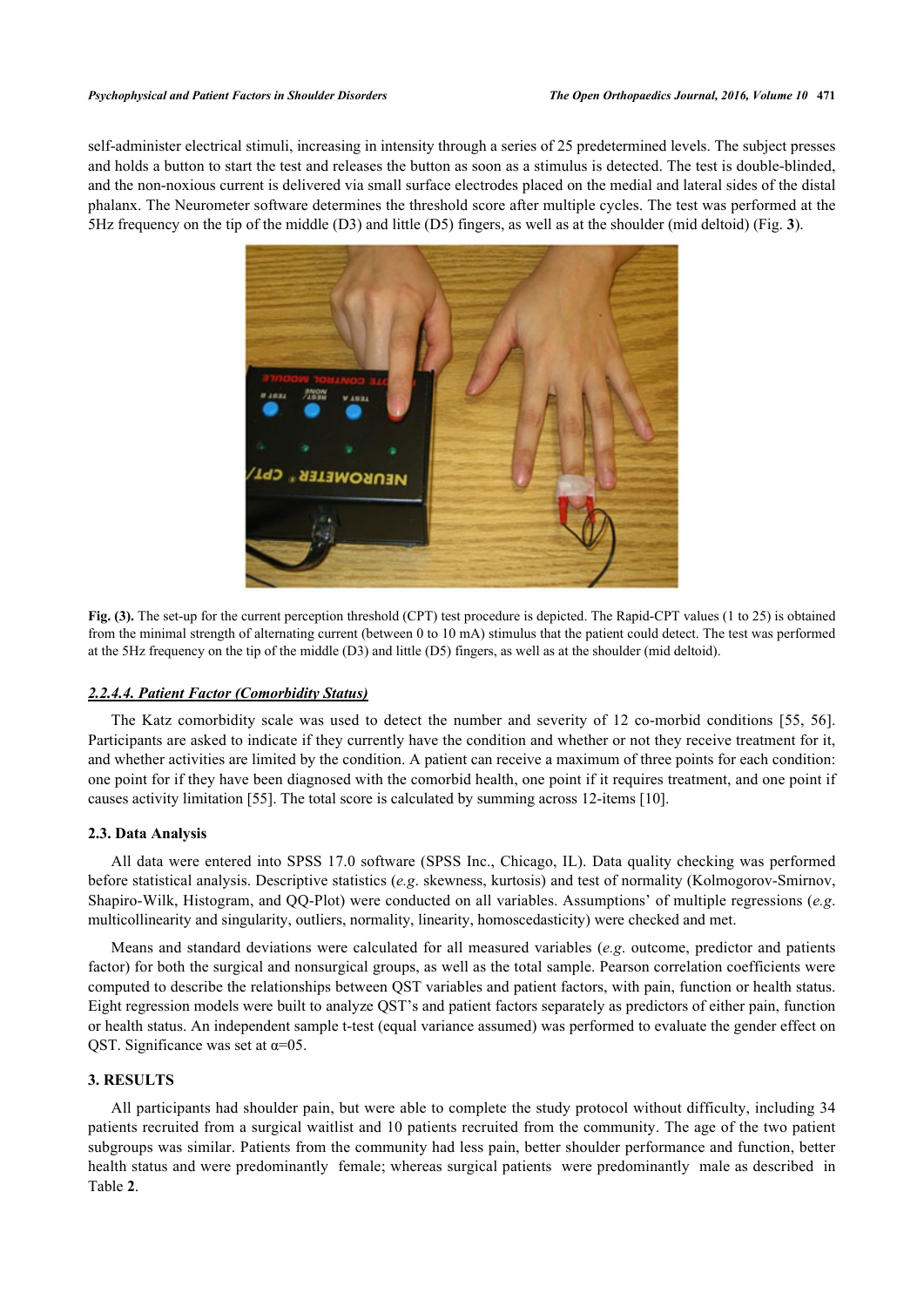| Construct            | <b>Measure</b>   | Surgical group $(n=34)$      | Non-Surgical group (n=10)      | Overall $(n=44)$                           |
|----------------------|------------------|------------------------------|--------------------------------|--------------------------------------------|
| Pain                 | SPADI-Pain       | 57.1 (27.1)                  | 37(17)                         | 52.5(26.4)                                 |
|                      | NRS of Pain      | 2.21(2.3)                    | 2.00(1.6)                      | 2.2(2.1)                                   |
|                      | PainCS           | 16.7(15.6)                   | 13.7(16)                       | 16(15.5)                                   |
| Function             | FIT-HaNSA        | 158.5(95.1)                  | 183.3 (65.4)                   | 164.2(89)                                  |
|                      | SPADI-Disability | 36.4(27.9)                   | 19.4(14)                       | 32.5(26.3)                                 |
|                      | <b>OuickDASH</b> | 38.2(21.8)                   | 23.9(19.4)                     | 34.8(21.9)                                 |
|                      | SF12-PCS         | 39.5(9.8)                    | 47.8(8.5)                      | 41.4(10.1)                                 |
| <b>Health Status</b> | SF1-2MCS         | 49.5 (12.3)                  | 45.1(12.1)                     | 48.5(12.2)                                 |
| Psychophysical OSTs  | PPThSh           | 8.4(5.9)                     | 4.5(1.9)                       | 7.5(5.5)                                   |
|                      | PPToSh           | 16.5(11.9)                   | 9.2(3.4)                       | 14.8(11)                                   |
|                      | PPThT            | 7.1(3.6)                     | 4.9(2.2)                       | 6.6(3.5)                                   |
|                      | PPToT            | 11.5(6.1)                    | 6.5(2.2)                       | 10.3(5.8)                                  |
|                      | VTD3             | 11.7(8.5)                    | 7(2.1)                         | 10.7(7.8)                                  |
|                      | VTD5             | 16.7(25.6)                   | 17.6(30.2)                     | 16.9(26.3)                                 |
|                      | CPTD3            | 10.6(2.9)                    | 8.6(3.6)                       | 10.1(3.1)                                  |
|                      | CPTD5            | 10.9(2.4)                    | 10(1.8)                        | 10.7(2.3)                                  |
|                      | <b>CPTSh</b>     | 8.6(2.2)                     | 8.1(2.6)                       | 8.5(2.3)                                   |
| Patient Factors      | Age (years)      | 46(16.4)                     | 44.2 (17.5)                    | 45.6(16.4)                                 |
|                      | Gender           | $M = 25 (74\%)$ , F= 9 (26%) | $M=2$ (20%), $F=8$ (80%)       | $M=27(61\%)$ , F=17(39%)                   |
|                      | Comorbidity      | 4.1(4.2)                     | 3.9(1.9)                       | 4.1(3.8)                                   |
| Other Demographics   |                  |                              |                                |                                            |
|                      | Dominant side    | $R=29(85\%)$ , L=5 (15%)     | $R=10(100\%)$                  | $R=39(89\%)$ , L=5 (11%)                   |
|                      | Affected side    | R=13 (38%), L=21 (62%)       | R=5 (50%), L=4 (40%), B=1(10%) | $R=18(41\%)$ , L=25 (57%),<br>$R+L=1(2\%)$ |

|  | Table 2. Participant demographics and measures and demographics, mean (standard deviation). |  |  |
|--|---------------------------------------------------------------------------------------------|--|--|
|  |                                                                                             |  |  |

Abbreviations: CPTD3, Current Perception Threshold at digit 3 (middle finger); CPTD5, Current Perception Threshold at digit 5 (little finger); CPTSh, Current Perception Threshold at Shoulder (mid-deltoid); DASH, Disabilities of the Arm, Shoulder and Hand; F= female; FIT-HaNSA, (Functional Impairment Test-Head and Neck, Shoulder, Arm); L, Left; M, Male; MCS, Mental Component Summary; NRS, Numeric Rating Scale; n, number of participants; PainCS, Pain Catastrophizing Scale; PCS, Physical Component Summary; PPThSh, Pressure Pain Threshold at Shoulder (mid-deltoid); PPThT, Pressure Pain Threshold at Tibia (Shinbone); PPToSh, Pressure Pain Tolerance at Shoulder (mid-deltoid); PPToT, Pressure Pain Tolerance at Tibia (Shinbone); QST, Quantitative Sensory Testing; R, Right; SF12, Short Form 12-item health survey version 2; SPADI, Shoulder Pain and Disability Index; VTD3, Vibration Threshold at digit 3 (middle finger); VTD5, Vibration Threshold at digit 5 (little finger).

The bivariate relationships between different QSTs variables or patient factors with either pain, function or health status are shown in Table **[3](#page-6-0)**. These correlations indicate that greater PP threshold and tolerance was associated with better shoulder functional performance  $(r = 0.31 - 0.44)$  and less self-reported shoulder disability  $(r = -0.32$  to  $-0.36)$ . VT or CPT were not significantly related to pain, function or health status; with the single exception that VT on the small digit (D5) was correlated to NRS of pain ( $r = 0.50$ ) and functional performance/ FIT-HANSA ( $r = -0.34$ ). Amongst the patient factors a higher comorbidity score was consistently correlated  $(r = 0.31 - 0.46)$  with poorer pain, function and health status. Older age was correlated to more pain (except pain catastrophizing) and less function (r =0.31-0.57).

<span id="page-6-0"></span>

|            | Table 3. The relationships between psychophysical QSTs and patient factors with either pain, function or health status |  |  |  |  |  |  |
|------------|------------------------------------------------------------------------------------------------------------------------|--|--|--|--|--|--|
| $(n=44)$ . |                                                                                                                        |  |  |  |  |  |  |

|                      |                   | Pain               |        |                         | <b>Function</b>          | <b>Health Status</b>         |        |       |
|----------------------|-------------------|--------------------|--------|-------------------------|--------------------------|------------------------------|--------|-------|
|                      | <b>SPADI-Pain</b> | <b>NRS</b> of Pain |        | <b>PainCS FIT-HaNSA</b> | <b>SPADI</b> -Disability | Quick-DASH SF12-PCS SF12-MCS |        |       |
| <b>OST</b> variables |                   |                    |        |                         |                          |                              |        |       |
| PPThSh               | $-.07$            | $-.01$             | $-.11$ | $.31*$                  | $-.23$                   | $-.24$                       | .11    | .17   |
| PPToSh               | $-.24$            | $-.24$             | $-.29$ | $.32*$                  | $-36*$                   | $-.34$                       | .22    | .19   |
| PPThT                | $-.08$            | $-.07$             | $-.10$ | $.40**$                 | $-.25$                   | $-.22$                       | .11    | .18   |
| PPToT                | $-14$             | $-.14$             | $-.20$ | $.44**$                 | $-32*$                   | $-.23$                       | .07    | .29   |
| VTD3                 | .14               | $-.24$             | $-.12$ | $-.25$                  | .09                      | .07                          | $-.11$ | .19   |
| VTD5                 | .16               | $.50**$            | $-.10$ | $-34*$                  | .17                      | .22                          | $-.24$ | .17   |
| CPTD3                | .04               | .06                | $-.16$ | $-.02$                  | $-0.06$                  | .16                          | $-16$  | .01   |
| CPTD5                | .12               | .21                | $-.14$ | .21                     | .004                     | $-.07$                       | .13    | .16   |
| <b>CPTSh</b>         | .16               | .10                | .14    | $-.22$                  | .21                      | .18                          | $-.22$ | $-15$ |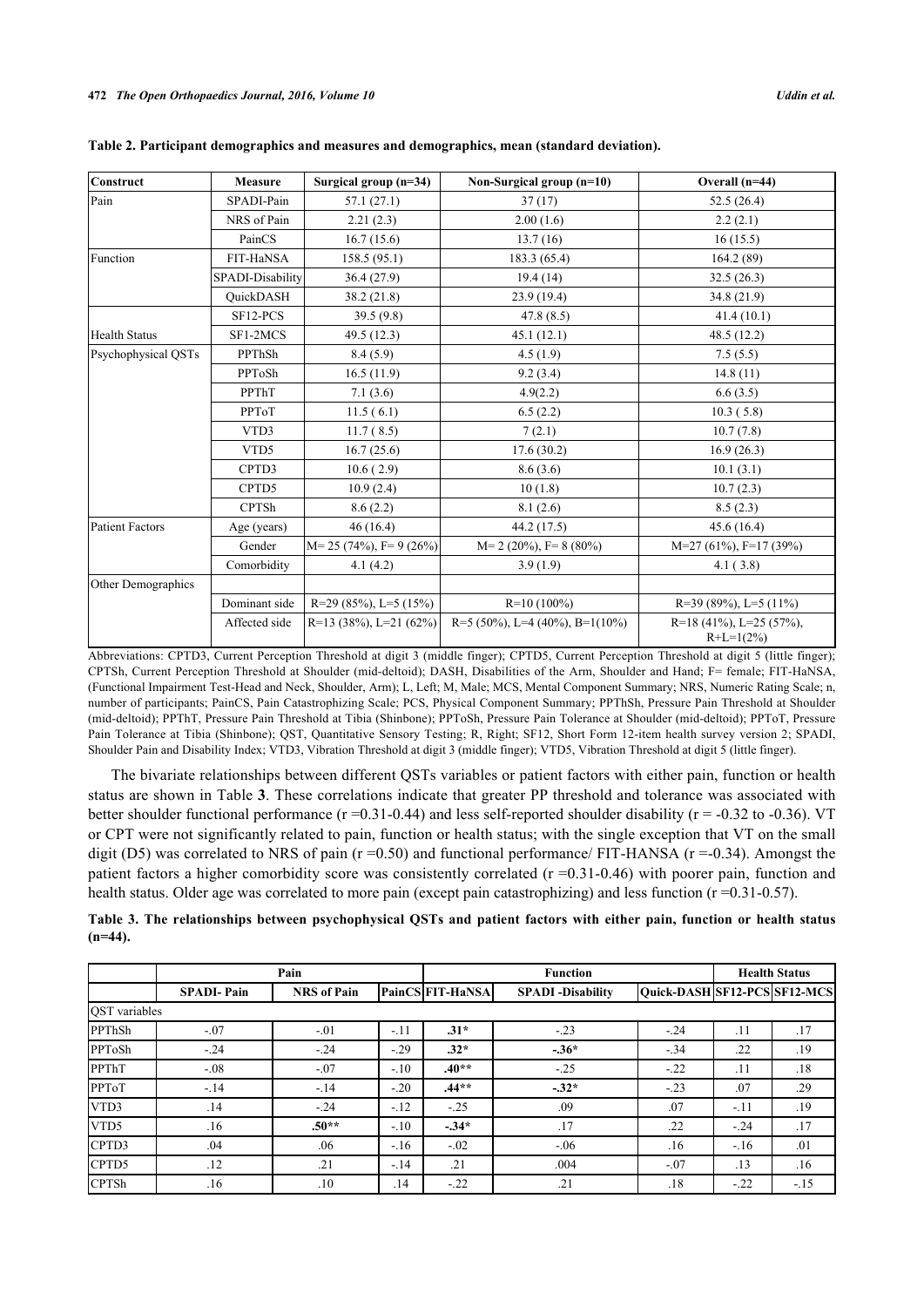#### *Psychophysical and Patient Factors in Shoulder Disorders The Open Orthopaedics Journal, 2016, Volume 10* **473**

| $(Table 3)$ contd      |                   |                    |         |                                                                                      |                 |                      |         |         |
|------------------------|-------------------|--------------------|---------|--------------------------------------------------------------------------------------|-----------------|----------------------|---------|---------|
|                        |                   | Pain               |         |                                                                                      | <b>Function</b> | <b>Health Status</b> |         |         |
|                        | <b>SPADI-Pain</b> | <b>NRS</b> of Pain |         | <b>PainCS FIT-HaNSA</b><br> Quick-DASH SF12-PCS SF12-MCS<br><b>SPADI</b> -Disability |                 |                      |         |         |
| <b>Patient Factors</b> |                   |                    |         |                                                                                      |                 |                      |         |         |
| Age                    | $.31*$            | $.38*$             | $-.001$ | $-48**$                                                                              | $57**$          | $.40**$              | $-.30$  | .08     |
| Comorbidity            | $31*$             | $.31*$             | $.37*$  | $-35*$                                                                               | $.46**$         | $.42**$              | $-40**$ | $-43**$ |

Abbreviations and Symbols: CPTD3, Current Perception Threshold at digit 3 (middle finger); CPTD5, Current Perception Threshold at digit 5 (little finger); CPTSh, Current Perception Threshold at Shoulder (mid-deltoid); DASH, Disabilities of the Arm, Shoulder and Hand; FIT-HaNSA, (Functional Impairment Test-Head and Neck, Shoulder, Arm); MCS, Mental Component Summary; NRS, Numeric Rating Scale; PainCS, Pain Catastrophizing Scale; PCS, Physical Component Summary; PPThSh, Pressure Pain Threshold at Shoulder (mid-deltoid); PPThT, Pressure Pain Threshold at Tibia (Shinbone); PPToSh, Pressure Pain Tolerance at Shoulder (mid-deltoid); PPToT, Pressure Pain Tolerance at Tibia (Shinbone); QST, Quantitative Sensory Testing; SF12, Short Form 12-item health survey version 2; SPADI, Shoulder Pain and Disability Index; VTD3, Vibration Threshold at digit 3 (middle finger); VTD5, Vibration Threshold at digit 5 (little finger); \*\* Correlation (Pearson's r) is significant at 0.01 level; \* Correlation is significant at 0.05 level. Significant correlations are bolded.

#### <span id="page-7-0"></span>**Table 4. Regression models describing psychophysical QSTs predictors of pain, function and health status (n=44).**

| Construct            |                           | QST Variables in the regression model: beta (p values) are shown |                                                                       |  |              |                       |                                                                               |              | Model                             |                                             |  |                        |
|----------------------|---------------------------|------------------------------------------------------------------|-----------------------------------------------------------------------|--|--------------|-----------------------|-------------------------------------------------------------------------------|--------------|-----------------------------------|---------------------------------------------|--|------------------------|
| Measure              | <b>Dependent Variable</b> |                                                                  | IPPThSh IPPToSh IPPThT                                                |  | <b>PPToT</b> | VTD3                  | VTD5                                                                          | <b>CPTD3</b> | <b>CPTD5</b> CPTSh                |                                             |  | $\mathbb{R}^2$ p value |
| Pain                 | SPADI-Pain                |                                                                  | $.31(.40)$ $-.54(.16)$ $-.18(.68)$ $.15(.75)$                         |  |              | $.12(.50)$ $.18(.30)$ |                                                                               |              | $.04(.82)$ $.14(.45)$ $.18(.35)$  |                                             |  | $.21$ .53              |
|                      | NRS of Pain               |                                                                  | $.57(.09)$ $-.55(.12)$ $-.38(.35)$ $.04(.92)$                         |  |              |                       | $\vert .28(.08) \vert > .28(.08) \vert .05.77) \vert .11(.50) \vert .11(.53)$ |              |                                   |                                             |  | $.33$ .15              |
|                      | PainCS                    |                                                                  | $.37(.36)$ -.68(.09) -.14(.75) .19(.69)                               |  |              | $-.19(.29)$ .05(.77)  |                                                                               |              | $-.03.88$ $-.10(.58)$ $-.28(.14)$ |                                             |  | $.22$ .51              |
| Function             | FIT-HaNSA                 |                                                                  | $.13(.69)$ $-.05(.88)$ $.09(.81)$ $.22(.60)$                          |  |              | $-.10(.51)$ , 24(.12) |                                                                               |              |                                   | $-.21(.21)$                                 |  | .341.11                |
|                      | SPADI-Disability          |                                                                  | $.18(.61)$ - $.51(.16)$ - $.26(.54)$ $.18(.69)$ $.03(.88)$ $.20(.23)$ |  |              |                       |                                                                               |              | $-.03.87$ $.11(.54)$ $.29(.12)$   |                                             |  | $.27$ .28              |
|                      | QuickDASH                 |                                                                  | $.09(.80)$ -.54(.16) -.40(.34) .38(.39)                               |  |              | $-.06(.73)$ .05(.76)  |                                                                               | .24.19)      | $-16(.38)$ . 30(.11)              |                                             |  | $.28$ .29              |
| <b>Health Status</b> | SF12-PCS                  | $-.34(.38)$ .69(.07)                                             |                                                                       |  |              |                       | $.66(.13)$ $-.72(.11)$ $-.04(.82)$ $-.02(.90)$                                |              |                                   | $[-.17(.33)$ .29(.11) $[-.36(.05)*]$ .30.22 |  |                        |
|                      | SF12-MCS                  |                                                                  | $.36(.36)$ - $.26(.50)$ - $.51(.25)$ $.68(.13)$ $.32(.07)$ $.23(.17)$ |  |              |                       |                                                                               |              |                                   |                                             |  | $.28$ .28              |

Abbreviations and Symbol: CPTD3, Current Perception Threshold at digit 3 (middle finger ); CPTD5, Current Perception Threshold at digit 5 (little finger ); CPTSh, Current Perception Threshold at Shoulder (mid-deltoid ); DASH, Disabilities of the Arm, Shoulder and Hand; FIT-HaNSA, (Functional Impairment Test-Head and Neck, Shoulder, Arm); MCS, Mental Component Summary; NRS, Numeric Rating Scale; PainCS, Pain Catastrophizing Scale; PCS, Physical Component Summary; PPThSh , Pressure Pain Threshold at Shoulder (mid-deltoid ); PPThT , Pressure Pain Threshold at Tibia (Shinbone ); PPToSh , Pressure Pain Tolerance at Shoulder (mid-deltoid ); PPToT, Pressure Pain Tolerance at Tibia (Shinbone ); QST, Quantitative Sensory Testing; R², Coefficient of determination; SF12, Short Form 12-item health survey version 2; SPADI, Shoulder Pain and Disability Index; VTD3, Vibration Threshold at digit 3 (middle finger ); VTD5, Vibration Threshold at digit 5 (little finger); \* beta is significant at 0.05 level and bolded.

#### **Construct Measure Dependent Variable Covariates in the model: beta (p values) are shown** Model Age **Gender Comorbidity**  $R^2$ **p value** Pain SPADI-Pain .15 (38) .20 (.21) .32 (.07) .15 .15 .10 NRS of Pain .27 (.11)  $.08(.62)$  .16 (.37) .16 .08 PainCS .20 (.22) .16 (.30) **.52(.004)\*\* .19 .04\*** Function FIT-HaNSA -.42 (.01) .04 (.81) -.15 (.37) **.27 .01\*\*** SPADI-Disability **.43(.004)**\*\* .06(.65) .30(.06) .36 <.001\*\* QuickDASH .26 (.11) .14 (.37) **.37 (.04)\* .25 .01\*\*** Health Status SF12-PCS -.16 (.32) -.20 (.20) **-.40(.02)\* .21 .03\*** SF1-2MCS **.33 (.04)\*** .07 (.63) **-.55(.002)\*\* .28 .005\*\***

#### <span id="page-7-1"></span>**Table 5. Regression models describing patient's factors predictors of pain, function and health status (n=44)**

Abbreviations and Symbols: DASH, Disabilities of the Arm, Shoulder and Hand; FIT-HaNSA, (Functional Impairment Test-Head and Neck, Shoulder, Arm); MCS, Mental Component Summary; NRS, Numeric Rating Scale; PainCS, Pain Catastrophizing Scale; PCS, Physical Component Summary; SPADI, Shoulder Pain and Disability Index; R<sup>2</sup>, Coefficient of determination; SF12, Short Form 12-item health survey version 2; SPADI, Shoulder Pain and Disability Index; \*\* beta and  $R^2$  are significant at 0.01 level; \* beta and  $R^2$  are significant at 0.05 level. Significant beta and  $R^2$  are bolded.

The data listed in Table**4** indicated that when multiple individual pain and sensory variables were entered as potential predictors of health outcomes, individually, none were strong predictors. The only significant prediction in these sensory models was current perception threshold as a predictor of physical health status. The total variability explained by all sensory variables ranged from 21% to 34%. Contrary to expectations, the  $R^2$  for the pain measures did not exceed that obtained for function or health status measures. The regression models in Table **[5](#page-7-1)** indicated that when age, gender and comorbidity (patient factors) were considered in a multivariate model of the same health outcomes,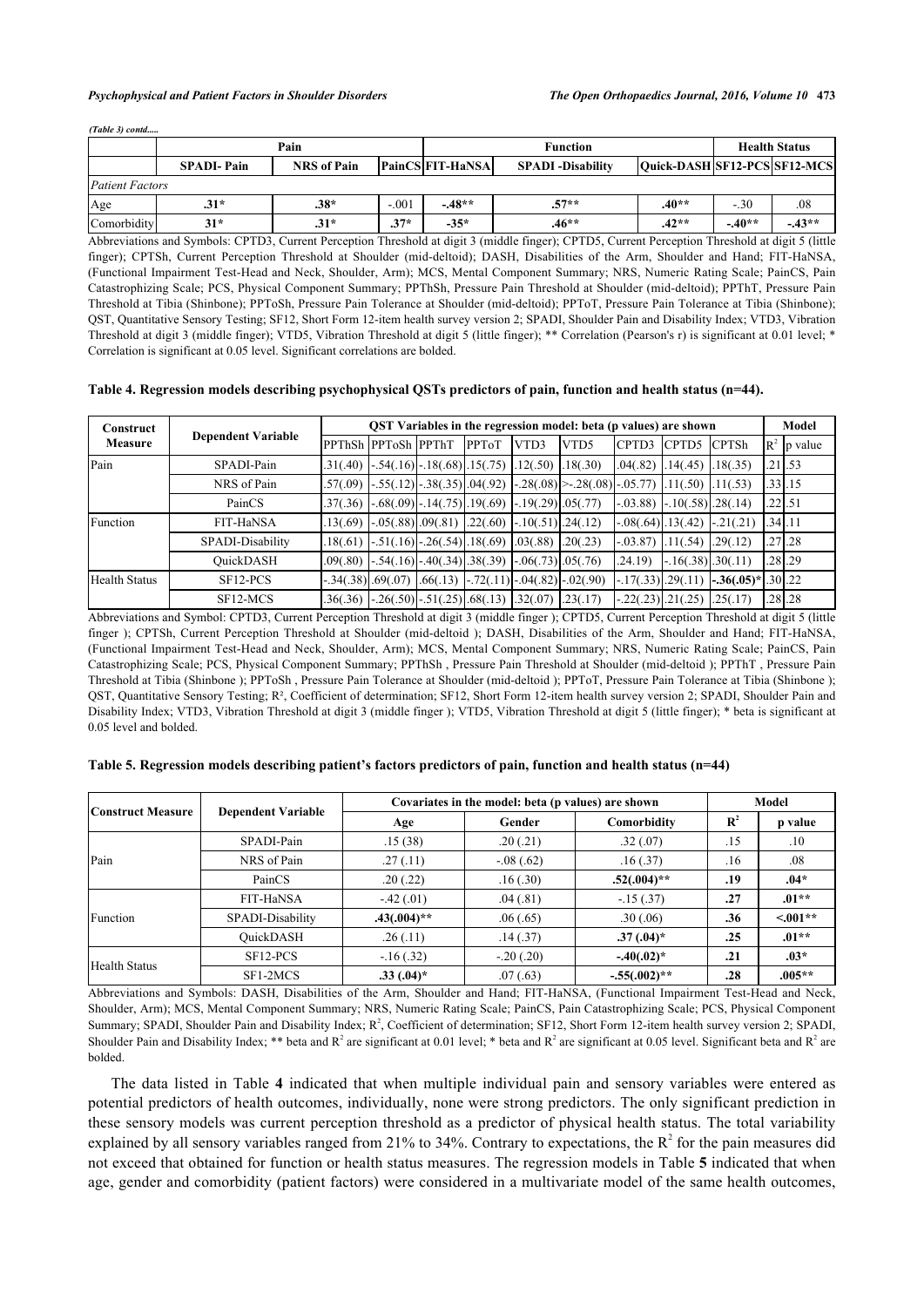comorbidity was the most common predictor. Comorbidity was significantly related to pain catastrophizing, poorer Quick-DASH scores, physical and mental health status. In these multivariate models, older age was also associated with higher shoulder disability on the SPADI and better mental health status. Despite significant predictors, the overall  $R^2$  for these models ranged from 15% to 36%.

The impact of gender on QST scores was indicated in Table **[6](#page-8-0)**. Significant mean differences (male –female) were in PP threshold (3.9-6.2,  $p < .001$ ) and PP tolerance (7.6-12.6,  $p < .001$ ) tests (in all locations) and CPT in the middle finger and shoulder  $(1.6-2.3, p = .02)$ .

| <b>Variables</b> | Male,<br>$Mean \pm SD$ | Female,<br>$Mean \pm SD$ | <b>Mean Difference</b><br>(Male-Female) | P value |
|------------------|------------------------|--------------------------|-----------------------------------------|---------|
| QST              |                        |                          |                                         |         |
| PPThSh           | $10 \pm 5.7$           | $3.8 \pm 2$              | 6.2                                     | < .001  |
| PPToSh           | $19.7 \pm 11.2$        | $7.1 \pm 3.9$            | 12.6                                    | < 0.01  |
| PPThT            | $8.1 \pm 3.2$          | $4.1 \pm 2.3$            | 3.9                                     | < .001  |
| PPToT            | $13.3 \pm 5.3$         | $5.7 \pm 2.8$            | 7.6                                     | < .001  |
| VTD3             | $12.5 \pm 9.2$         | $7.8 \pm 3.3$            | 4.6                                     | .06     |
| VTD5             | $15.1 \pm 22.1$        | $19.7 \pm 32.5$          | $-4.5$                                  | .60     |
| CPTD3            | $11 \pm 2.5$           | $8.7 \pm 3.6$            | 2.3                                     | .02     |
| CPTD5            | $11.1 \pm 2.6$         | $10.2 \pm 1.5$           | .9                                      | .21     |
| <b>CPTSh</b>     | $9.1 \pm 1.8$          | $7.5 \pm 2.7$            | 1.6                                     | .02     |
| Pain             |                        |                          |                                         |         |
| SPADI-Pain       | $52.9 \pm 25$          | $52 \pm 29.3$            | .87                                     | .92     |
| NRS of Pain      | $1.8 \pm 2.2$          | $2.7 \pm 1.9$            | $-.90$                                  | .18     |
| PainCS           | $16.1 \pm 14.7$        | $15.9 \pm 17.2$          | .14                                     | .98     |

<span id="page-8-0"></span>**Table 6. Effect of gender on psychophysical/QST measure and pain reporting (n=44)**

Abbreviations: CPTD3, Current Perception Threshold at digit 3 (middle finger); CPTD5, Current Perception Threshold at digit 5 (little finger); CPTSh, Current Perception Threshold at Shoulder (mid-deltoid); SPADI, Shoulder Pain and Disability Index; NRS, Numeric Rating Scale; PainCS, Pain Catastrophizing Scale PPThSh, Pressure Pain Threshold at Shoulder (mid-deltoid); PPThT, Pressure Pain Threshold at Tibia (Shinbone); PPToSh, Pressure Pain Tolerance at Shoulder (mid-deltoid); PPToT, Pressure Pain Tolerance at Tibia (Shinbone); QST, Quantitative Sensory Testing; SD, Standard Deviation; VTD3, Vibration Threshold at digit 3 (middle finger); VTD5, Vibration Threshold at digit 5 (little finger). Significant mean differences and p values are bolded.

#### **4. DISCUSSION**

The study provided preliminary evidence suggesting that pain threshold and tolerance affect functional performance in people with shoulder pain; and personal factors like age, gender, and comorbid health conditions play a larger and more consistent role. The impact of isolated pain and sensory variables was less evident in multivariate modeling where despite explaining 34% of the functional performance score, significant individual predictors were not identified. Conversely, when examining age, gender and comorbidity in multivariate models, although higher  $R^2$  values were not achieved, the significance of comorbidity as a determinant of pain catastrophizing, self-reported function and health status was identified. Although males demonstrated higher pain threshold and tolerance, gender was not associated with differences in pain, function or health status when considering multivariate modeling. This indicates the pain threshold in absolute terms may not relate to pain experienced or function, and the relationships between pain threshold and function should be analyzed in a sex-differentiated analysis. Future multivariate models should be powered sufficiently to allow for separate modeling of males and females to identify the true impact of QST on functional outcomes; and to see if the relationships are similar for males and females. Gender differences in QST may have masked associations between QST and the functional outcomes in this study, although including gender in the model should at least partially control for gender effects.

The current stimulus of QST (*i.e*. CPT) was not correlated to pain, function or health status at any of the three sites tested by bivariate correlations. We used 5Hz CPT, which is neuroselective to assess small fibers (C fiber) that carry pain information [\[47](#page-12-14), [48,](#page-13-3) [54](#page-13-4)]. In multivariate modeling of all QST with potential predictor, it was the only one to demonstrate a significant relationship with physical health status. Our previous studies supported consistency, moderate construct and discriminative validity, good specificity, and moderate sensitivity of CPT in neck disorders [\[47](#page-12-14), [60\]](#page-13-7). Since previous studies have suggested that CPT has moderate reliability, this may have mitigated the strength of the associations. VT was not related to the most of the variables of pain, function or health status. Although VT on the little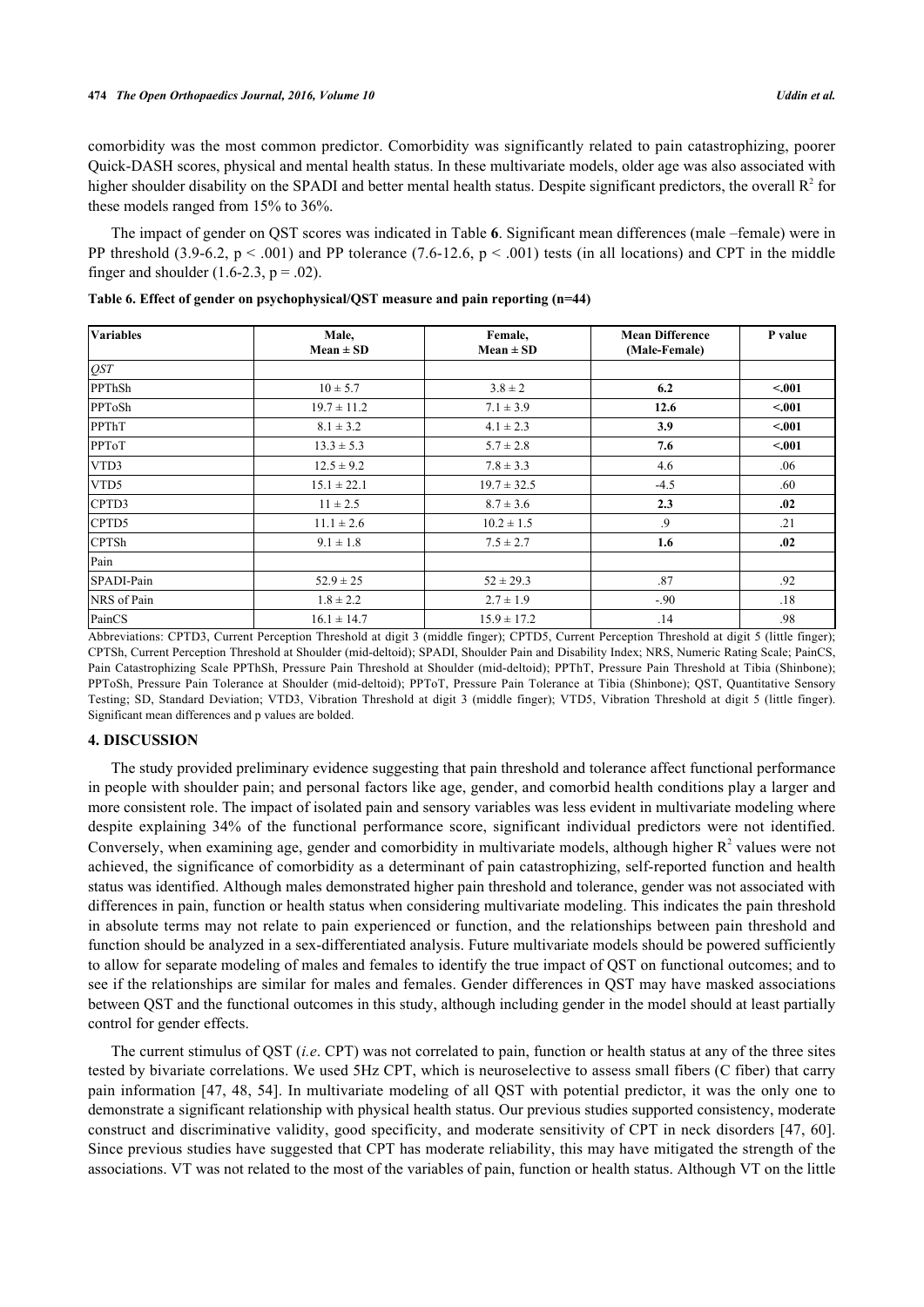finger was positively correlated to pain intensity and negatively correlated to functional performance, we cannot be confident of the clinical importance of these findings since the associations were not consistent. Previous research has demonstrated chronic diffuse upper limb pain is associated with an elevation of VT [[61\]](#page-13-8).

Older age was related to more shoulder pain without any indication of a pain catastrophizing effect. This concurs with previous studies integrating greater shoulder pathology with age [[8,](#page-11-2) [9](#page-11-3)]. Older age was also associated with poorer self-reported shoulder function and performance. Since there is an increasing prevalence and severity of shoulder pathology with age, the impact of shoulder pain on function in older adults is a serious concern. Comorbid conditions were negatively related to pain, function and health status in this study. This is in agreement with a previous study that reported that comorbidities negatively impact on preoperative pain, function, and health status in patients with chronic rotator cuff tears [\[10\]](#page-11-4). This study adds that comorbidity also increases pain catastrophizing. This is consistent with our emerging understanding of pain catastrophizing, which can be affected by genetic, physical and psychological characteristics as well as previous negative experiences with recovery[[62,](#page-13-9) [63\]](#page-13-10).

The relatively small sample precluded us testing interactions between QST and other variables. However, a recent systemic review and meta-analysis demonstrated that QST poorly explains pain and disability (function)[[64](#page-13-11)] suggesting that the effects may be small and inconsistent. This suggests adoption of QST in evaluation of shoulder disorders would be premature before substantive empirical evidence supports the usefulness of this evaluation. The static QST measures used in the study provide a limited perspective on a complex pain processing system [\[20](#page-11-14)]. It has been suggested that dynamic QST is better as it assesses the spatial and temporal summation as well as descending modulation of pain [\[20](#page-11-14)]. In addition, suprathreshold pain processing can be assessed by magnitude rating for a suprathreshold stimulus [[20\]](#page-11-14). We used threshold and tolerance parameter for QST measures in this study because these are commonly used in clinical practice. However, stimulus intensity/magnitude rating parameters of QST may be more relevant to clinical features (*e.g*. pain, function).

Our findings reaffirm the importance of patient factors in explaining pain, self-reported and performance-based function. Previous studies have reported that age is associated with greater shoulder pain and degeneration [[8](#page-11-2), [9\]](#page-11-3) and age is a significant covariate for QST [\[65\]](#page-13-12). Although, QST modalities are found as reliable and valid for clinical assessment in musculoskeletal pain disorders [\[66](#page-13-13), [67](#page-14-0) - [72](#page-14-1)], and clinical uses have been suggested [\[67](#page-14-0) - [74\]](#page-14-2).

Gender is acknowledged as an important consideration in shoulder conditions because of differences in prevalence of different shoulder conditions by gender. For example, the prevalence and incidence of shoulder pain have been reported higher in females than males [[9](#page-11-3)]. Gender has been reported to be independent of radiological/degenerative changes [[8](#page-11-2)]. Furthermore, gender differences in pain threshold and tolerance are well accepted [\[61](#page-13-8), [66](#page-13-13), [75,](#page-14-3) [76\]](#page-14-4). This study also demonstrates that QST measures are more sensitive (lower threshold) in female. Specifically, PP threshold and tolerance were significantly lower in females. Previous studies on QST has indicated pain thresholds are lower in female than male [[61](#page-13-8), [66,](#page-13-13) [75,](#page-14-3) [76](#page-14-4)] and detection thresholds were independent of gender [[75](#page-14-3)]. All PP threshold and tolerance test scores were lower in female than male, although some detection threshold based tests (*e.g*. VT, CPT) were gender independent in our study. The greater sensitivity of females to pain threshold and pain tolerance may reflect differences in how sensory inputs are received at the tissue level or how they are processed from the periphery to the brain. However, this study indicates that gender differences in pain threshold and tolerance may not necessarily lead to gender differences in shoulder related health outcomes including pain, function or health status. This differential suggests that gender needs to be carefully considered when examining shoulder disorders, and that all hypotheses should be tested separately between male and female subject to assure that conclusions made apply across genders. Again, these requirements suggest the need for larger sample sizes; and prespecified gender analyses.

The main limitation of this study was that our sample was insufficient to explore the interactions and sexdisaggregated analyses that our initial analyses suggested might be informative. However, we were able to establish some important associations between both sensory and patient factors that should direct the nature of future studies. These recommendations include modelling of comorbid health, age, and sensory variables in more homogeneous shoulder conditions and with sufficient sample sizes that interactions and sex-disaggregated analyses can be performed

#### **CONCLUSION**

This cross sectional descriptive study suggests pressure pain threshold and tolerance may have a small to moderate role association with self-reported and performance-based outcome measures (*e.g*. pain, function and health status) for shoulder disorders. However, our findings suggest that PP threshold and tolerance tests are gender dependent, and that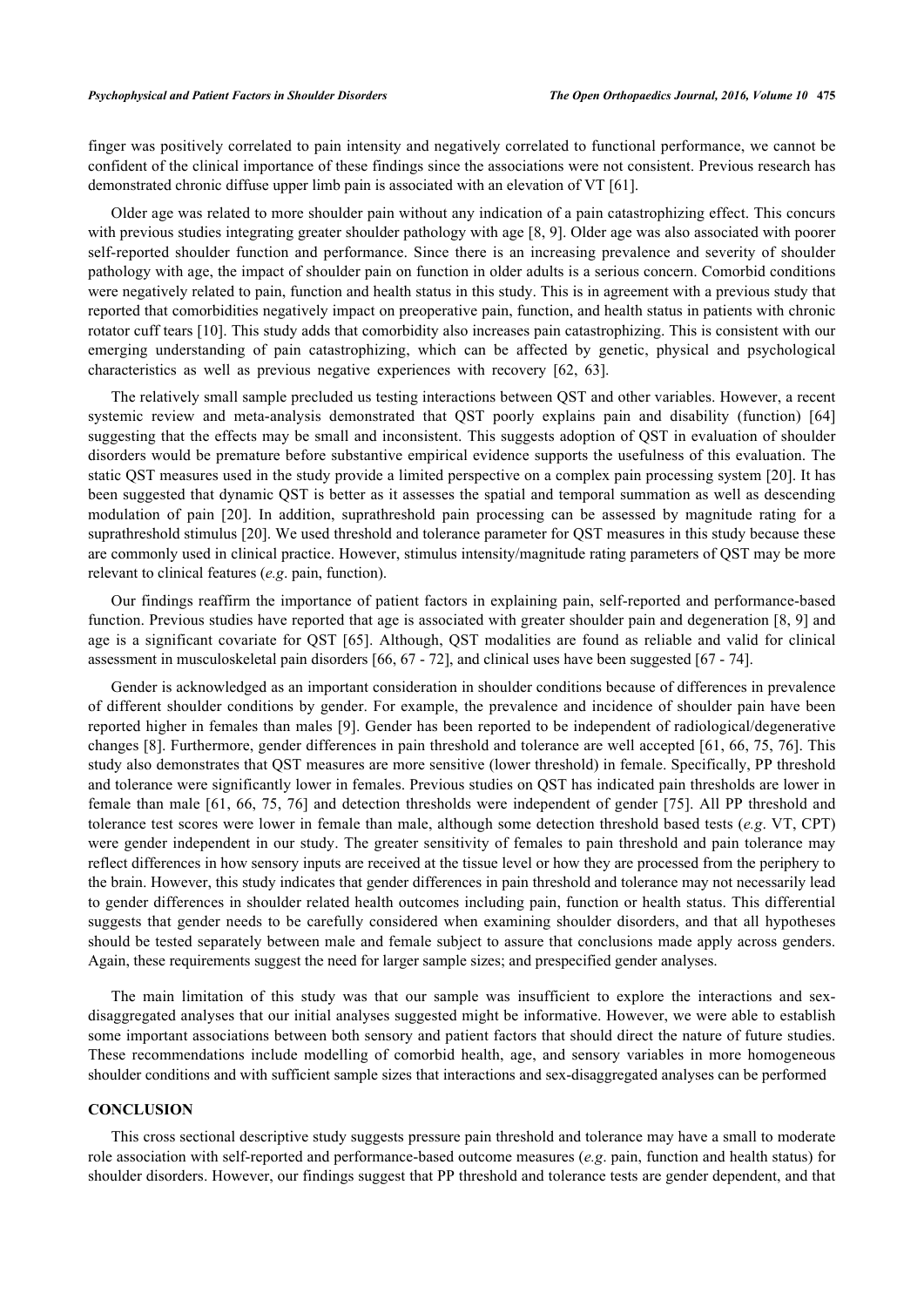age and comorbidity also affect these outcomes. Future studies should focus on defining these more complex relationships and may consider using alternative sensory evaluations including dynamic QST and pain magnitude rating (for a suprathreshold stimulus) to elucidate the relationship between suprathreshold pain processing, descending control or central integration of pain and clinical features of shoulder pain.

#### **LIST OF ABBREVIATIONS:**

| <b>CPT</b>                           | $=$ | <b>Current Perception Threshold</b>                  |
|--------------------------------------|-----|------------------------------------------------------|
| <b>IASP</b>                          | $=$ | International Association for the Study of Pain      |
| <b>ICC</b>                           | $=$ | Intraclass Correlation Coefficient                   |
| <b>NRS</b>                           | $=$ | Numeric Rating Scale                                 |
| <b>PCS</b>                           | $=$ | pain catastrophizing scale                           |
| <b>PP</b>                            | $=$ | Pressure Pain                                        |
| <b>QST</b>                           | $=$ | Quantitative Sensory Testing                         |
| r                                    | $=$ | Pearson r correlation                                |
| <b>SPADI</b>                         | $=$ | Shoulder Pain and Disability Index                   |
| Shoulder, Arm (FIT-HaNSA)            | $=$ | Functional Impairment Test-Head and Neck             |
| <b>Shoulder and Hand (QuickDASH)</b> | $=$ | Quick Disability Subscale of Disabilities of the Arm |
| VT                                   | $=$ | Vibration Threshold                                  |

## **AUTHORS' CONTRIBUTION**

Zakir Uddin conceptualized the research question, study design, data collection, data analyses and prepared the draft of the manuscript. Dr. Joy MacDermid provided expertise facility network with lab support for data collection, refined objectives and design of the study and edited the manuscript. Dr. Victoria Galea and Ms. Anita R Gross provided their content expertise and edited the manuscript. Dr. Jaydeep Moro assisted data collection by referring his scheduled surgical patients to the lab.

#### **CONFLICT OF INTEREST**

We, the authors of the manuscript, do not have a direct/indirect financial relation with the commercial/noncommercial identities mentioned in the paper that might lead to a conflict of interests.

## **ACKNOWLEDGEMENTS**

Zakir Uddin was supported by the McMaster University School of Rehabilitation Science Graduate Scholarship, Canadian National Graduate Scholarship in Rehabilitation Science and Islamic Development Bank Merit scholarship for PhD study. Dr. Joy C. MacDermid is supported by a CIHR Chair award (Gender in Measurement and Rehabilitation of Musculoskeletal Work Disability) and the Dr. James Roth Research Chair in Musculoskeletal Measurement and Knowledge Translation.

#### **REFERENCES**

- <span id="page-10-0"></span>[1] Parsons S, Breen A, Foster NE, *et al.* Prevalence and comparative troublesomeness by age of musculoskeletal pain in different body locations. Fam Pract 2007; 24(4): 308-16. [\[http://dx.doi.org/10.1093/fampra/cmm027\]](http://dx.doi.org/10.1093/fampra/cmm027) [PMID: [17602173](http://www.ncbi.nlm.nih.gov/pubmed/17602173)]
- 
- <span id="page-10-1"></span>[2] Laslett LL, Burnet SP, Jones JA, Redmond CL, McNeil JD. Musculoskeletal morbidity: the growing burden of shoulder pain and disability and poor quality of life in diabetic outpatients. Clin Exp Rheumatol 2007; 25(3): 422-9. [PMID: [17631739\]](http://www.ncbi.nlm.nih.gov/pubmed/17631739)
- <span id="page-10-2"></span>[3] Badcock LJ, Lewis M, Hay EM, McCarney R, Croft PR. Chronic shoulder pain in the community: a syndrome of disability or distress? Ann Rheum Dis 2002; 61(2): 128-31. [\[http://dx.doi.org/10.1136/ard.61.2.128](http://dx.doi.org/10.1136/ard.61.2.128)] [PMID: [11796398\]](http://www.ncbi.nlm.nih.gov/pubmed/11796398)
- <span id="page-10-3"></span>[4] Pope DP, Croft PR, Pritchard CM, Silman AJ. Prevalence of shoulder pain in the community: the influence of case definition. Ann Rheum Dis 1997; 56(5): 308-12. [\[http://dx.doi.org/10.1136/ard.56.5.308](http://dx.doi.org/10.1136/ard.56.5.308)] [PMID: [9175931\]](http://www.ncbi.nlm.nih.gov/pubmed/9175931)
- <span id="page-10-4"></span>[5] van der Heijden GJ. Shoulder disorders: A state-of-the-art review. Pract Res Clin Rheumatol 1999; 13(2): 287-309. [\[http://dx.doi.org/10.1053/berh.1999.0021](http://dx.doi.org/10.1053/berh.1999.0021)]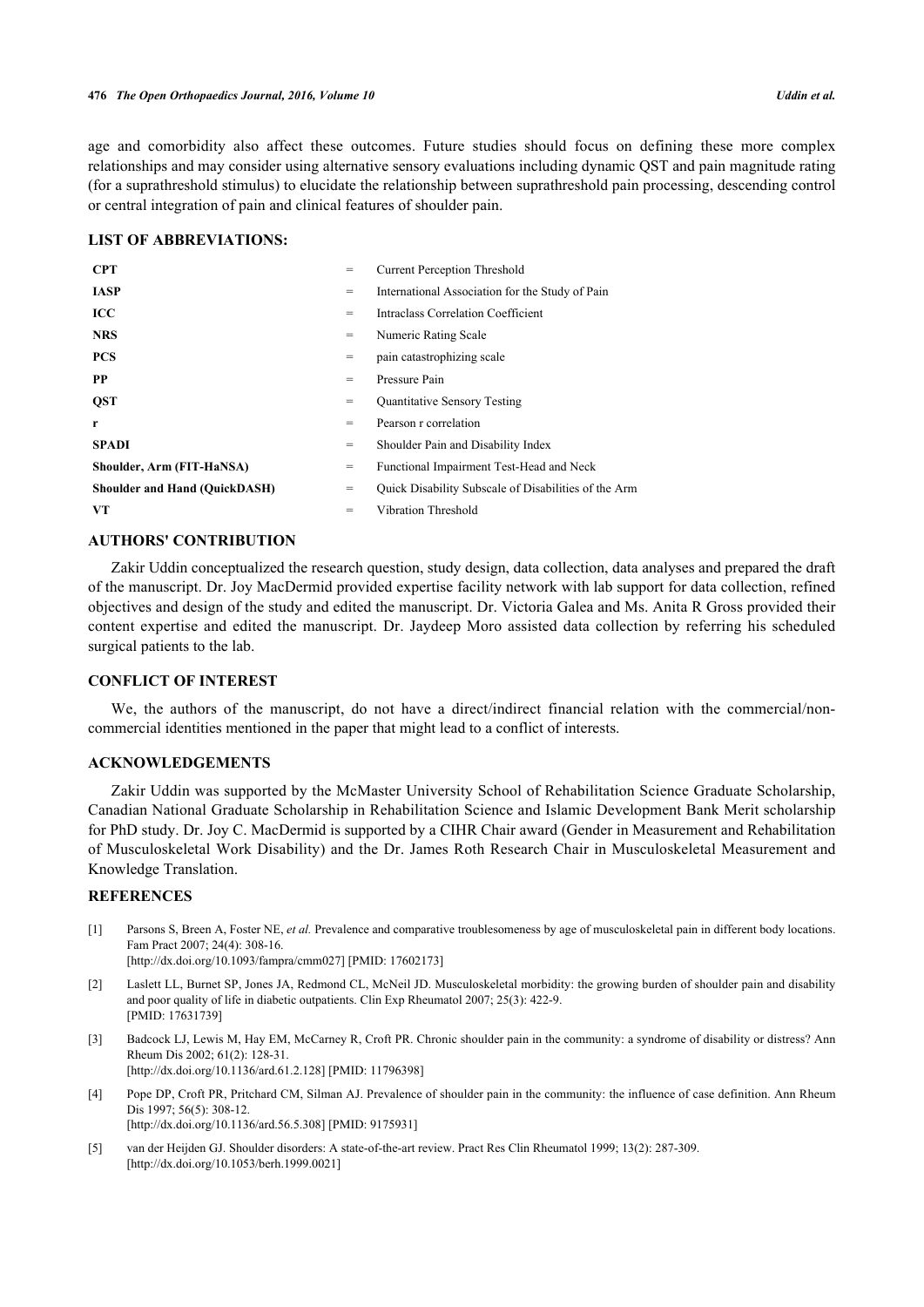- <span id="page-11-1"></span>[6] Luime JJ, Koes BW, Hendriksen IJ, *et al.* Prevalence and incidence of shoulder pain in the general population; a systematic review. Scand J Rheumatol 2004; 33(2): 73-81. [\[http://dx.doi.org/10.1080/03009740310004667\]](http://dx.doi.org/10.1080/03009740310004667) [PMID: [15163107](http://www.ncbi.nlm.nih.gov/pubmed/15163107)]
- <span id="page-11-0"></span>[7] Kuijpers T, van der Windt DA, van der Heijden GJ, Bouter LM. Systematic review of prognostic cohort studies on shoulder disorders. Pain 2004; 109(3): 420-31. [\[http://dx.doi.org/10.1016/j.pain.2004.02.017\]](http://dx.doi.org/10.1016/j.pain.2004.02.017) [PMID: [15157703](http://www.ncbi.nlm.nih.gov/pubmed/15157703)]
- <span id="page-11-2"></span>[8] Bonsell S, Pearsall AW IV, Heitman RJ, Helms CA, Major NM, Speer KP. The relationship of age, gender, and degenerative changes observed on radiographs of the shoulder in asymptomatic individuals. J Bone Joint Surg Br 2000; 82(8): 1135-9. [\[http://dx.doi.org/10.1302/0301-620X.82B8.10631\]](http://dx.doi.org/10.1302/0301-620X.82B8.10631) [PMID: [11132273](http://www.ncbi.nlm.nih.gov/pubmed/11132273)]
- <span id="page-11-3"></span>[9] Cassou B, Derriennic F, Monfort C, Norton J, Touranchet A. Chronic neck and shoulder pain, age, and working conditions: longitudinal results from a large random sample in France. Occup Environ Med 2002; 59(8): 537-44. [\[http://dx.doi.org/10.1136/oem.59.8.537\]](http://dx.doi.org/10.1136/oem.59.8.537) [PMID: [12151610](http://www.ncbi.nlm.nih.gov/pubmed/12151610)]
- <span id="page-11-4"></span>[10] Tashjian RZ, Henn RF, Kang L, Green A. The effect of comorbidity on self-assessed function in patients with a chronic rotator cuff tear. J Bone Joint Surg Am 2004; 86-A(2): 355-62. [PMID: [14960682\]](http://www.ncbi.nlm.nih.gov/pubmed/14960682)
- <span id="page-11-5"></span>[11] McBeth J, Jones K. Epidemiology of chronic musculoskeletal pain. Best Pract Res Clin Rheumatol 2007; 21(3): 403-25. [\[http://dx.doi.org/10.1016/j.berh.2007.03.003](http://dx.doi.org/10.1016/j.berh.2007.03.003)] [PMID: [17602991\]](http://www.ncbi.nlm.nih.gov/pubmed/17602991)
- <span id="page-11-6"></span>[12] Herin F, Vézina M, Thaon I, Soulat JM, Paris C. Predictors of chronic shoulder pain after 5 years in a working population. Pain 2012; 153(11): 2253-9. [\[http://dx.doi.org/10.1016/j.pain.2012.07.024\]](http://dx.doi.org/10.1016/j.pain.2012.07.024) [PMID: [22940463](http://www.ncbi.nlm.nih.gov/pubmed/22940463)]
- <span id="page-11-7"></span>[13] Merskey H, Bogduk N. Classification of chronic pain: descriptions of chronic pain syndromes and definition of pain terms.  $2<sup>nd</sup>$  ed. Seattle: IASP 1994.
- <span id="page-11-8"></span>[14] PainSummit 2010. Available at,<http://www.iasp-pain.org/Content/NavigationMenu/Advocacy/DeclarationofMontr233al/default.htm>
- <span id="page-11-9"></span>[15] MacDermid JC, Donner A, Richards RS, Roth JH. Patient *versus* injury factors as predictors of pain and disability six months after a distal radius fracture. J Clin Epidemiol 2002; 55(9): 849-54. [\[http://dx.doi.org/10.1016/S0895-4356\(02\)00445-6\]](http://dx.doi.org/10.1016/S0895-4356(02)00445-6) [PMID: [12393071](http://www.ncbi.nlm.nih.gov/pubmed/12393071)]
- <span id="page-11-10"></span>[16] Macrae WA. Chronic post-surgical pain: 10 years on. Br J Anaesth 2008; 101(1): 77-86. [\[http://dx.doi.org/10.1093/bja/aen099\]](http://dx.doi.org/10.1093/bja/aen099) [PMID: [18434337](http://www.ncbi.nlm.nih.gov/pubmed/18434337)]
- <span id="page-11-11"></span>[17] IASP Taxonomy. Available at: <http://www.iasp-pain.org/Taxonomy>
- <span id="page-11-12"></span>[18] Perkins FM, Kehlet H. Chronic pain as an outcome of surgery. A review of predictive factors. Anesthesiology 2000; 93(4): 1123-33. [\[http://dx.doi.org/10.1097/00000542-200010000-00038](http://dx.doi.org/10.1097/00000542-200010000-00038)] [PMID: [11020770\]](http://www.ncbi.nlm.nih.gov/pubmed/11020770)
- <span id="page-11-13"></span>[19] Costigan M, Scholz J, Woolf CJ. Neuropathic pain: a maladaptive response of the nervous system to damage. Annu Rev Neurosci 2009; 32: 1-32.

[\[http://dx.doi.org/10.1146/annurev.neuro.051508.135531\]](http://dx.doi.org/10.1146/annurev.neuro.051508.135531) [PMID: [19400724](http://www.ncbi.nlm.nih.gov/pubmed/19400724)]

- <span id="page-11-14"></span>[20] Arendt-Nielsen L, Yarnitsky D. Experimental and clinical applications of quantitative sensory testing applied to skin, muscles and viscera. J Pain 2009; 10(6): 556-72. [\[http://dx.doi.org/10.1016/j.jpain.2009.02.002](http://dx.doi.org/10.1016/j.jpain.2009.02.002)] [PMID: [19380256\]](http://www.ncbi.nlm.nih.gov/pubmed/19380256)
- <span id="page-11-15"></span>[21] Maier C, Baron R, Tölle TR, et al. Quantitative sensory testing in the German Research Network on Neuropathic Pain (DFNS): somatosensory abnormalities in 1236 patients with different neuropathic pain syndromes. Pain 2010; 150(3): 439-50. [\[http://dx.doi.org/10.1016/j.pain.2010.05.002\]](http://dx.doi.org/10.1016/j.pain.2010.05.002) [PMID: [20627413](http://www.ncbi.nlm.nih.gov/pubmed/20627413)]
- <span id="page-11-16"></span>[22] Scholz J, Woolf CJ. Can we conquer pain? Nat Neurosci 2002; 5(Suppl.): 1062-7. [\[http://dx.doi.org/10.1038/nn942\]](http://dx.doi.org/10.1038/nn942) [PMID: [12403987](http://www.ncbi.nlm.nih.gov/pubmed/12403987)]
- <span id="page-11-17"></span>[23] Johansen A, Romundstad L, Nielsen CS, Schirmer H, Stubhaug A. Persistent postsurgical pain in a general population: prevalence and predictors in the Tromsø study. Pain 2012; 153(7): 1390-6. [\[http://dx.doi.org/10.1016/j.pain.2012.02.018\]](http://dx.doi.org/10.1016/j.pain.2012.02.018) [PMID: [22445291](http://www.ncbi.nlm.nih.gov/pubmed/22445291)]
- <span id="page-11-18"></span>[24] Roach KE, Budiman-Mak E, Songsiridej N, Lertratanakul Y. Development of a shoulder pain and disability index. Arthritis Care Res 1991; 4(4): 143-9. [\[http://dx.doi.org/10.1002/art.1790040403](http://dx.doi.org/10.1002/art.1790040403)] [PMID: [11188601\]](http://www.ncbi.nlm.nih.gov/pubmed/11188601)
- [25] MacDermid JC, Solomon P, Prkachin K. The shoulder pain and disability index demonstrates factor, construct and longitudinal validity. BMC Musculoskelet Disord 2006; 7(1): 12. [\[http://dx.doi.org/10.1186/1471-2474-7-12\]](http://dx.doi.org/10.1186/1471-2474-7-12) [PMID: [16472394](http://www.ncbi.nlm.nih.gov/pubmed/16472394)]
- <span id="page-11-19"></span>[26] Roy JS, MacDermid JC, Woodhouse LJ. Measuring shoulder function: a systematic review of four questionnaires. Arthritis Rheum 2009; 61(5): 623-32. [\[http://dx.doi.org/10.1002/art.24396](http://dx.doi.org/10.1002/art.24396)]
- <span id="page-11-20"></span>[27] Williamson A, Hoggart B. Pain: a review of three commonly used pain rating scales. J Clin Nurs 2005; 14(7): 798-804. [\[http://dx.doi.org/10.1111/j.1365-2702.2005.01121.x\]](http://dx.doi.org/10.1111/j.1365-2702.2005.01121.x) [PMID: [16000093](http://www.ncbi.nlm.nih.gov/pubmed/16000093)]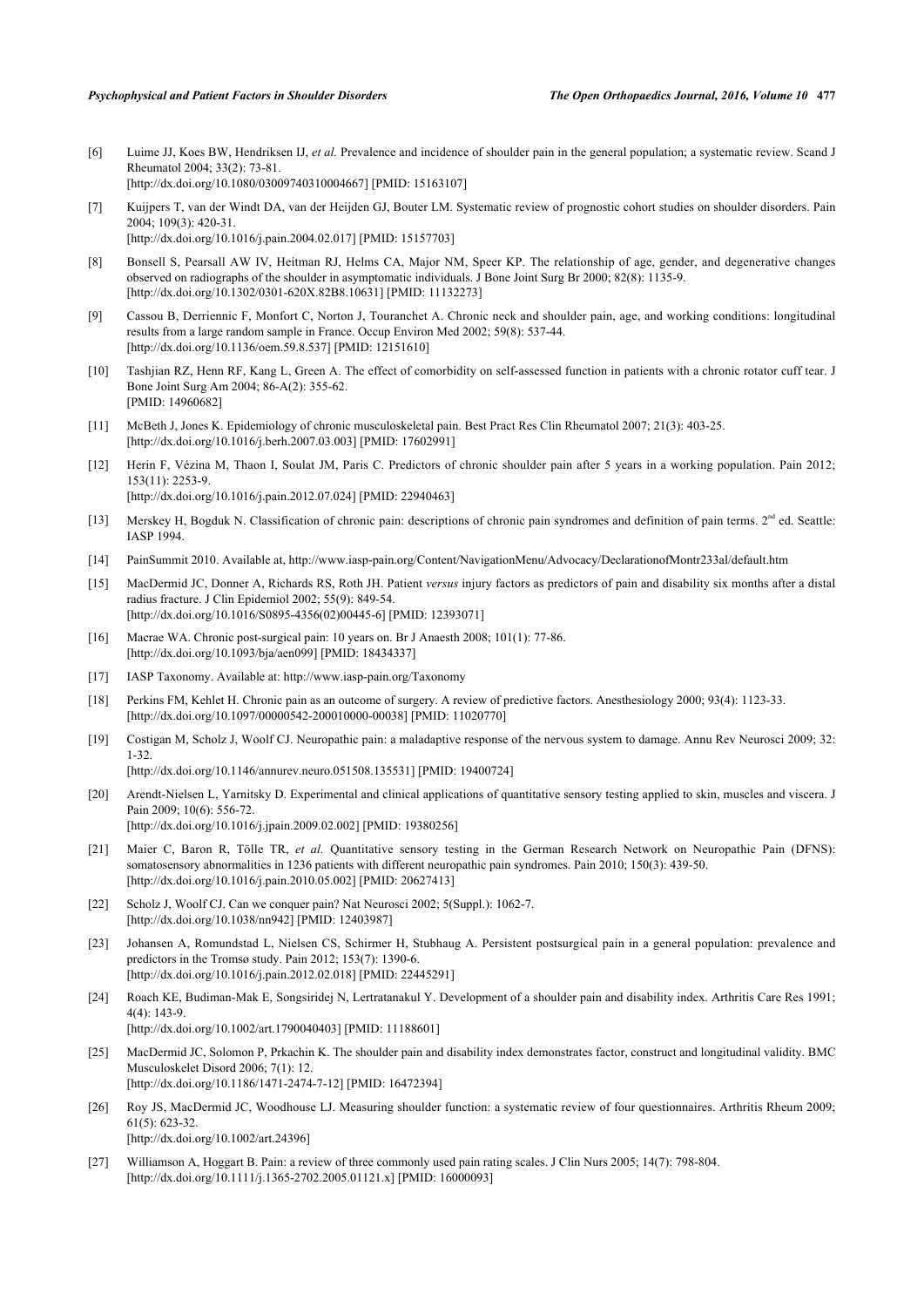- <span id="page-12-2"></span>[28] Krebs EE, Carey TS, Weinberger M. Accuracy of the pain numeric rating scale as a screening test in primary care. J Gen Intern Med 2007; 22(10): 1453-8. [\[http://dx.doi.org/10.1007/s11606-007-0321-2\]](http://dx.doi.org/10.1007/s11606-007-0321-2) [PMID: [17668269](http://www.ncbi.nlm.nih.gov/pubmed/17668269)]
- <span id="page-12-0"></span>[29] Mintken PE, Glynn P, Cleland JA. Psychometric properties of the shortened disabilities of the arm, shoulder, and hand questionnaire (QuickDASH) and numeric pain rating scale in patients with shoulder pain. J Shoulder Elbow Surg 2009; 18(6): 920-6. [\[http://dx.doi.org/10.1016/j.jse.2008.12.015\]](http://dx.doi.org/10.1016/j.jse.2008.12.015) [PMID: [19297202](http://www.ncbi.nlm.nih.gov/pubmed/19297202)]
- <span id="page-12-1"></span>[30] Sullivan HJ, Bishop SR, Pivik J. The Pain Catastrophizing Scale: development and validation. Psychol Assess 1995; 7: 524-32. [\[http://dx.doi.org/10.1037/1040-3590.7.4.524](http://dx.doi.org/10.1037/1040-3590.7.4.524)]
- <span id="page-12-15"></span>[31] Osman A, Barrios FX, Gutierrez PM, Kopper BA, Merrifield T, Grittmann L. The Pain Catastrophizing Scale: further psychometric evaluation with adult samples. J Behav Med 2000; 23(4): 351-65. [\[http://dx.doi.org/10.1023/A:1005548801037\]](http://dx.doi.org/10.1023/A:1005548801037) [PMID: [10984864](http://www.ncbi.nlm.nih.gov/pubmed/10984864)]
- <span id="page-12-4"></span>[32] MacDermid JC, Ghobrial M, Quirion KB, *et al.* Validation of a new test that assesses functional performance of the upper extremity and neck (FIT-HaNSA) in patients with shoulder pathology. BMC Musculoskelet Disord 2007; 8: 42. [\[http://dx.doi.org/10.1186/1471-2474-8-42\]](http://dx.doi.org/10.1186/1471-2474-8-42) [PMID: [17509150](http://www.ncbi.nlm.nih.gov/pubmed/17509150)]
- <span id="page-12-3"></span>[33] Osman A, Barrios FX, Kopper BA, Hauptmann W, Jones J, O'Neill E. Factor structure, reliability, and validity of the Pain Catastrophizing Scale. J Behav Med 1997; 20(6): 589-605. [\[http://dx.doi.org/10.1023/A:1025570508954\]](http://dx.doi.org/10.1023/A:1025570508954) [PMID: [9429990](http://www.ncbi.nlm.nih.gov/pubmed/9429990)]
- <span id="page-12-5"></span>[34] Beaton DE, Wright JG, Katz JN. Development of the QuickDASH: comparison of three item-reduction approaches. J Bone Joint Surg Am 2005; 87(5): 1038-46. [\[http://dx.doi.org/10.2106/JBJS.D.02060\]](http://dx.doi.org/10.2106/JBJS.D.02060) [PMID: [15866967](http://www.ncbi.nlm.nih.gov/pubmed/15866967)]
- <span id="page-12-16"></span>[35] Fayad F, Lefevre-Colau MM, Gautheron V, *et al.* Reliability, validity and responsiveness of the French version of the questionnaire Quick Disability of the Arm, Shoulder and Hand in shoulder disorders. Man Ther 2009; 14(2): 206-12. [\[http://dx.doi.org/10.1016/j.math.2008.01.013](http://dx.doi.org/10.1016/j.math.2008.01.013)] [PMID: [18436467\]](http://www.ncbi.nlm.nih.gov/pubmed/18436467)
- <span id="page-12-7"></span>[36] Wu A, Edgar DW, Wood FM. The QuickDASH is an appropriate tool for measuring the quality of recovery after upper limb burn injury. Burns 2007; 33(7): 843-9. [\[http://dx.doi.org/10.1016/j.burns.2007.03.015\]](http://dx.doi.org/10.1016/j.burns.2007.03.015) [PMID: [17686586](http://www.ncbi.nlm.nih.gov/pubmed/17686586)]
- <span id="page-12-8"></span>[37] Matheson LN, Melhorn JM, Mayer TG, Theodore BR, Gatchel RJ. Reliability of a visual analog version of the QuickDASH. J Bone Joint Surg Am 2006; 88(8): 1782-7. [\[http://dx.doi.org/10.2106/JBJS.F.00406](http://dx.doi.org/10.2106/JBJS.F.00406)] [PMID: [16882902\]](http://www.ncbi.nlm.nih.gov/pubmed/16882902)
- [38] Imaeda T, Toh S, Wada T, *et al.* Validation of the Japanese society for surgery of the hand version of the quick disability of the arm, shoulder, and hand (QuickDASH-JSSH) questionnaire. J Orthop Sci 2006; 11(3): 248-53. [\[http://dx.doi.org/10.1007/s00776-006-1013-1\]](http://dx.doi.org/10.1007/s00776-006-1013-1) [PMID: [16721524](http://www.ncbi.nlm.nih.gov/pubmed/16721524)]
- <span id="page-12-6"></span>[39] Gummesson C, Ward MM, Atroshi I. The shortened disabilities of the arm, shoulder and hand questionnaire (QuickDASH): validity and reliability based on responses within the full-length DASH. BMC Musculoskelet Disord 2006; 7: 44. [\[http://dx.doi.org/10.1186/1471-2474-7-44\]](http://dx.doi.org/10.1186/1471-2474-7-44) [PMID: [16709254](http://www.ncbi.nlm.nih.gov/pubmed/16709254)]
- <span id="page-12-9"></span>[40] Riddle DL, Lee KT, Stratford PW. Use of SF-36 and SF-12 health status measures: a quantitative comparison for groups *versus* individual patients. Med Care 2001; 39(8): 867-78. [\[http://dx.doi.org/10.1097/00005650-200108000-00012](http://dx.doi.org/10.1097/00005650-200108000-00012)] [PMID: [11468505\]](http://www.ncbi.nlm.nih.gov/pubmed/11468505)
- <span id="page-12-11"></span>[41] Chesterton LS, Sim J, Wright CC, Foster NE. Interrater reliability of algometry in measuring pressure pain thresholds in healthy humans, using multiple raters. Clin J Pain 2007; 23(9): 760-6. [\[http://dx.doi.org/10.1097/AJP.0b013e318154b6ae\]](http://dx.doi.org/10.1097/AJP.0b013e318154b6ae) [PMID: [18075402](http://www.ncbi.nlm.nih.gov/pubmed/18075402)]
- <span id="page-12-12"></span>[42] Bernhardt O, Schiffman EL, Look JO. Reliability and validity of a new fingertip-shaped pressure algometer for assessing pressure pain thresholds in the temporomandibular joint and masticatory muscles. J Orofac Pain 2007; 21(1): 29-38. [PMID: [17312639\]](http://www.ncbi.nlm.nih.gov/pubmed/17312639)
- <span id="page-12-10"></span>[43] Kosek E, Ekholm J, Nordemar R. A comparison of pressure pain thresholds in different tissues and body regions. Long-term reliability of pressure algometry in healthy volunteers. Scand J Rehabil Med 1993; 25(3): 117-24. [PMID: [8248762\]](http://www.ncbi.nlm.nih.gov/pubmed/8248762)
- <span id="page-12-17"></span>[44] Walton DM, Macdermid JC, Nielson W, Teasell RW, Nailer T, Maheu P. A descriptive study of pressure pain threshold at 2 standardized sites in people with acute or subacute neck pain. J Orthop Sports Phys Ther 2011; 41(9): 651-7. [\[http://dx.doi.org/10.2519/jospt.2011.3667](http://dx.doi.org/10.2519/jospt.2011.3667)] [PMID: [21885907\]](http://www.ncbi.nlm.nih.gov/pubmed/21885907)
- <span id="page-12-18"></span>[45] Finocchietti S, Andresen T, Arendt-Nielsen L, Graven-Nielsen T. Pain evoked by pressure stimulation on the tibia bone - influence of probe diameter on tissue stress and strain. Eur J Pain 2012; 16(4): 534-42. [\[http://dx.doi.org/10.1016/j.ejpain.2011.08.001\]](http://dx.doi.org/10.1016/j.ejpain.2011.08.001) [PMID: [22396082](http://www.ncbi.nlm.nih.gov/pubmed/22396082)]
- <span id="page-12-13"></span>[46] Hubbard MC, MacDermid JC, Kramer JF, Birmingham TB. Quantitative vibration threshold testing in carpal tunnel syndrome: analysis strategies for optimizing reliability. J Hand Ther 2004; 17(1): 24-30. [\[http://dx.doi.org/10.1197/j.jht.2003.10.004](http://dx.doi.org/10.1197/j.jht.2003.10.004)] [PMID: [14770135](http://www.ncbi.nlm.nih.gov/pubmed/14770135)]
- <span id="page-12-14"></span>[47] Uddin Z, MacDermid JC, Galea V, Gross AR, Pierrynowski MR. The current perception threshold test differentiates categories of mechanical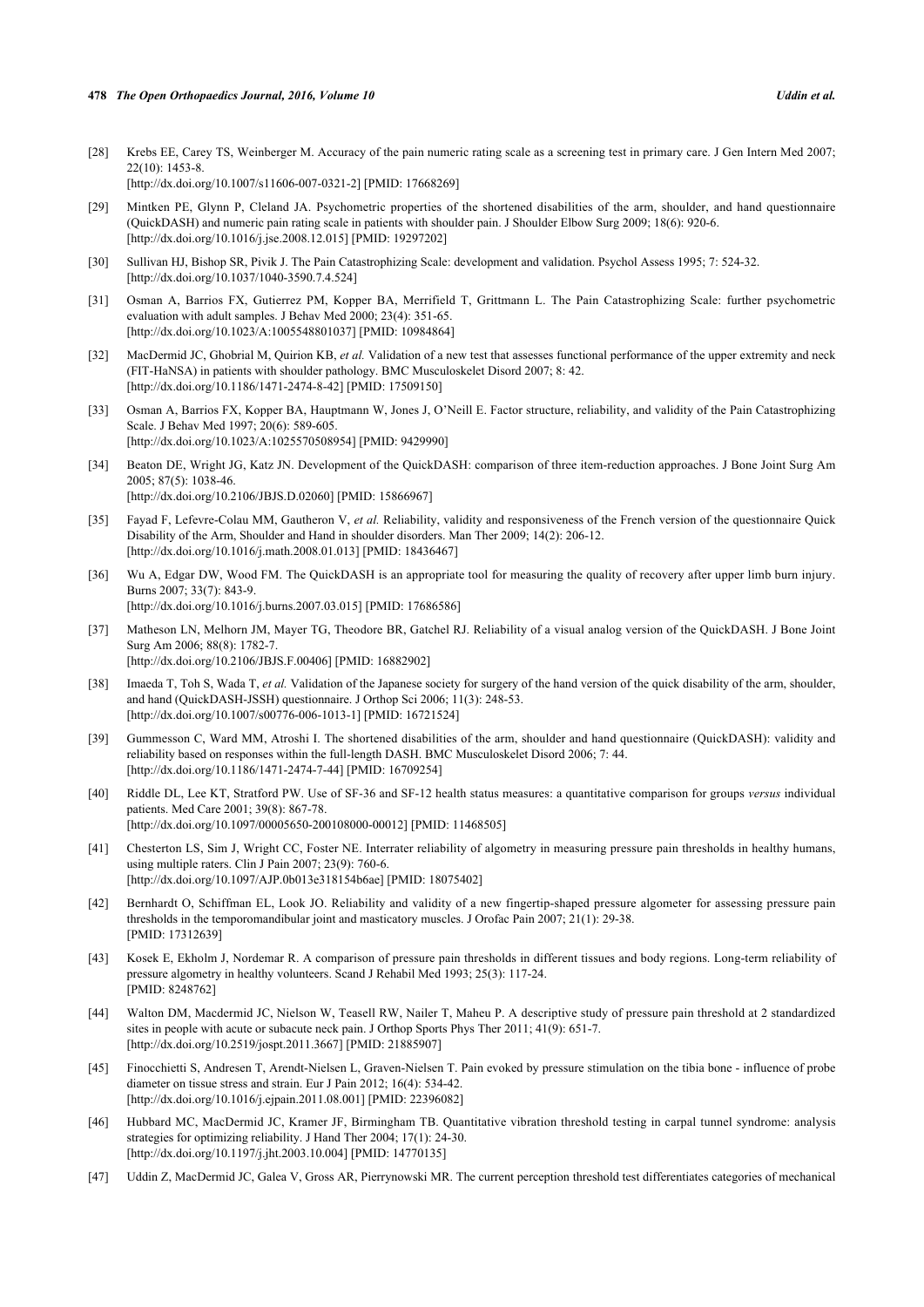neck disorder. J Orthop Sports Phys Ther 2014; 44(7): 532-540, C1. [\[http://dx.doi.org/10.2519/jospt.2014.4691](http://dx.doi.org/10.2519/jospt.2014.4691)] [PMID: [24981222\]](http://www.ncbi.nlm.nih.gov/pubmed/24981222)

- <span id="page-13-3"></span>[48] Katims JJ, Rouvelas P, Sadler BT, Weseley SA. Current perception threshold. Reproducibility and comparison with nerve conduction in evaluation of carpal tunnel syndrome. ASAIO Trans 1989; 35(3): 280-4. [\[http://dx.doi.org/10.1097/00002480-198907000-00034](http://dx.doi.org/10.1097/00002480-198907000-00034)] [PMID: [2557064\]](http://www.ncbi.nlm.nih.gov/pubmed/2557064)
- [49] Katims JJ, Patil AS, Rendell M, *et al.* Current perception threshold screening for carpal tunnel syndrome. Arch Environ Health 1991; 46(4): 207-12.
	- [\[http://dx.doi.org/10.1080/00039896.1991.9937449\]](http://dx.doi.org/10.1080/00039896.1991.9937449) [PMID: [2069428](http://www.ncbi.nlm.nih.gov/pubmed/2069428)]
- [50] Nishimura A, Ogura T, Hase H, *et al.* Evaluation of sensory function after median nerve decompression in carpal tunnel syndrome using the current perception threshold test. J Orthop Sci 2003; 8(4): 500-4. [\[http://dx.doi.org/10.1007/s00776-003-0666-2\]](http://dx.doi.org/10.1007/s00776-003-0666-2) [PMID: [12898300](http://www.ncbi.nlm.nih.gov/pubmed/12898300)]
- [51] Pitei DL, Watkins PJ, Stevens MJ, Edmonds ME. The value of the Neurometer in assessing diabetic neuropathy by measurement of the current perception threshold. Diabet Med 1994; 11(9): 872-6. [\[http://dx.doi.org/10.1111/j.1464-5491.1994.tb00371.x\]](http://dx.doi.org/10.1111/j.1464-5491.1994.tb00371.x) [PMID: [7705025](http://www.ncbi.nlm.nih.gov/pubmed/7705025)]
- [52] Prendergast JJ, Miranda G, Sanchez M. Improvement of sensory impairment in patients with peripheral neuropathy. Endocr Pract 2004; 10(1): 24-30. [\[http://dx.doi.org/10.4158/EP.10.1.24](http://dx.doi.org/10.4158/EP.10.1.24)] [PMID: [15251618\]](http://www.ncbi.nlm.nih.gov/pubmed/15251618)
- [53] Rendell MS, Katims JJ, Richter R, Rowland F. A comparison of nerve conduction velocities and current perception thresholds as correlates of clinical severity of diabetic sensory neuropathy. J Neurol Neurosurg Psychiatry 1989; 52(4): 502-11. [\[http://dx.doi.org/10.1136/jnnp.52.4.502](http://dx.doi.org/10.1136/jnnp.52.4.502)] [PMID: [2738593\]](http://www.ncbi.nlm.nih.gov/pubmed/2738593)
- <span id="page-13-4"></span>[54] Weseley SA, Sadler B, Katims JJ. Current perception: preferred test for evaluation of peripheral nerve integrity. ASAIO Trans 1988; 34(3): 188-93. [PMID: [3196507\]](http://www.ncbi.nlm.nih.gov/pubmed/3196507)
- <span id="page-13-5"></span>[55] Katz JN, Chang LC, Sangha O, Fossel AH, Bates DW. Can comorbidity be measured by questionnaire rather than medical record review? Med Care 1996; 34(1): 73-84. [\[http://dx.doi.org/10.1097/00005650-199601000-00006](http://dx.doi.org/10.1097/00005650-199601000-00006)] [PMID: [8551813\]](http://www.ncbi.nlm.nih.gov/pubmed/8551813)
- <span id="page-13-6"></span>[56] Sangha O, Stucki G, Liang MH, Fossel AH, Katz JN. The Self-Administered Comorbidity Questionnaire: a new method to assess comorbidity for clinical and health services research. Arthritis Rheum 2003; 49(2): 156-63. [\[http://dx.doi.org/10.1002/art.10993](http://dx.doi.org/10.1002/art.10993)] [PMID: [12687505\]](http://www.ncbi.nlm.nih.gov/pubmed/12687505)
- <span id="page-13-0"></span>[57] Kumta P, MacDermid JC, Mehta SP, Stratford PW. The FIT-HaNSA demonstrates reliability and convergent validity of functional performance in patients with shoulder disorders. J Orthop Sports Phys Ther 2012; 42(5): 455-64. [\[http://dx.doi.org/10.2519/jospt.2012.3796](http://dx.doi.org/10.2519/jospt.2012.3796)] [PMID: [22281818\]](http://www.ncbi.nlm.nih.gov/pubmed/22281818)
- <span id="page-13-1"></span>[58] Luo X, George ML, Kakouras I, *et al.* Reliability, validity, and responsiveness of the short form 12-item survey (SF-12) in patients with back pain. Spine 2003; 28(15): 1739-45. [\[http://dx.doi.org/10.1097/01.BRS.0000083169.58671.96\]](http://dx.doi.org/10.1097/01.BRS.0000083169.58671.96) [PMID: [12897502](http://www.ncbi.nlm.nih.gov/pubmed/12897502)]
- <span id="page-13-2"></span>[59] Salyers MP, Bosworth HB, Swanson JW, Lamb-Pagone J, Osher FC. Reliability and validity of the SF-12 health survey among people with severe mental illness. Med Care 2000; 38(11): 1141-50. [\[http://dx.doi.org/10.1097/00005650-200011000-00008](http://dx.doi.org/10.1097/00005650-200011000-00008)] [PMID: [11078054\]](http://www.ncbi.nlm.nih.gov/pubmed/11078054)
- <span id="page-13-7"></span>[60] Uddin Z, MacDermid JC, Galea V, *et al.* Reliability indices, limits of agreement and construct validity of current perception threshold test in mechanical neck disorder. Crit Rev Phys Rehabil Med 2013; 25(3-4): 25-37. [\[http://dx.doi.org/10.1615/CritRevPhysRehabilMed.2013007969](http://dx.doi.org/10.1615/CritRevPhysRehabilMed.2013007969)]
- <span id="page-13-8"></span>[61] Sandén H, Wallin BG, Hagberg M. Chronic pain has a small influence and mood has no influence on vibrotactile perception thresholds among working women. Muscle Nerve 2010; 42(3): 401-9. [\[http://dx.doi.org/10.1002/mus.21697](http://dx.doi.org/10.1002/mus.21697)] [PMID: [20564595\]](http://www.ncbi.nlm.nih.gov/pubmed/20564595)
- <span id="page-13-9"></span>[62] Wideman TH, Asmundson GG, Smeets RJ, *et al.* Rethinking the fear avoidance model: toward a multidimensional framework of pain-related disability. Pain 2013; 154(11): 2262-5. [\[http://dx.doi.org/10.1016/j.pain.2013.06.005\]](http://dx.doi.org/10.1016/j.pain.2013.06.005) [PMID: [23748115](http://www.ncbi.nlm.nih.gov/pubmed/23748115)]
- <span id="page-13-10"></span>[63] Wideman TH, Sullivan MJ. Differential predictors of the long-term levels of pain intensity, work disability, healthcare use, and medication use in a sample of workers' compensation claimants. Pain 2011; 152(2): 376-83. [\[http://dx.doi.org/10.1016/j.pain.2010.10.044\]](http://dx.doi.org/10.1016/j.pain.2010.10.044) [PMID: [21147513](http://www.ncbi.nlm.nih.gov/pubmed/21147513)]
- <span id="page-13-11"></span>[64] Hübscher M, Moloney N, Leaver A, Rebbeck T, McAuley JH, Refshauge KM. Relationship between quantitative sensory testing and pain or disability in people with spinal pain-a systematic review and meta-analysis. Pain 2013; 154(9): 1497-504. [\[http://dx.doi.org/10.1016/j.pain.2013.05.031\]](http://dx.doi.org/10.1016/j.pain.2013.05.031) [PMID: [23711482](http://www.ncbi.nlm.nih.gov/pubmed/23711482)]
- <span id="page-13-12"></span>[65] Costantini M, Tunks K, Wyatt C, Zettel H, MacDermid JC. Age and upper limb tension testing affects current perception thresholds. J Hand Ther 2006; 19(3): 307-16.
	- [\[http://dx.doi.org/10.1197/j.jht.2006.04.015](http://dx.doi.org/10.1197/j.jht.2006.04.015)] [PMID: [16861130](http://www.ncbi.nlm.nih.gov/pubmed/16861130)]
- <span id="page-13-13"></span>[66] Uddin Z, MacDermid JC, Woodhouse LJ, Triano JJ, Galea V, Gross AR. The effect of pressure pain sensitivity and patient factors on selfreported pain-disability in patients with chronic neck pain. Open Orthop J 2014; 8: 302-9.